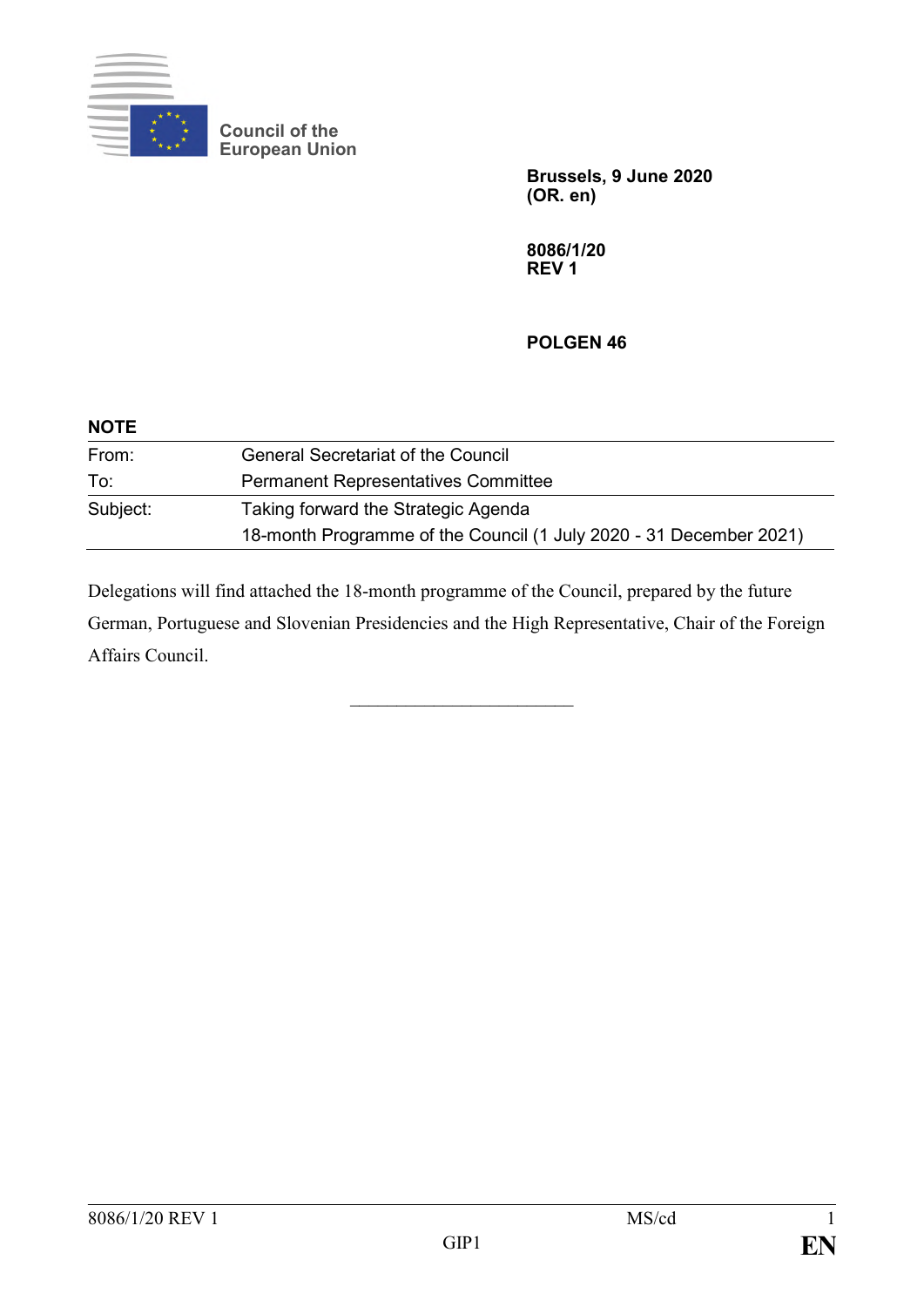### *The programme*

# **I. INTRODUCTION**

The COVID-19 pandemic constitutes an unprecedented challenge for Europe and the whole world. As a global health crisis, it has affected the societies and the economies of EU Member States in a dramatic way. It requires urgent, decisive, and comprehensive action at the EU, national, regional and local levels**<sup>1</sup>** . The three Presidencies stand to do everything that is necessary to reinforce the resilience of Europe, to protect our citizens and to overcome the crisis, while preserving our European values and way of life. In doing so the Trio is committed to the five strands of action identified in the Joint statement of the Members of the European Council of 26 March 2020.

The COVID-19 crisis, declared a pandemic by the World Health Organisation (WHO), has put and continues to put Member States' societies and particularly healthcare systems to a severe test. Member States and EU institutions have stood together in the spirit of solidarity to coordinate and implement relevant healthcare measures. Only if health policy is effective in containing and eventually overcoming the threat posed by COVID-19, can a lasting recovery in all other sectors of the economy and public life unfold.

<sup>1</sup> <sup>1</sup> See the Joint statement of the Members of the European Council, 26 March 2020.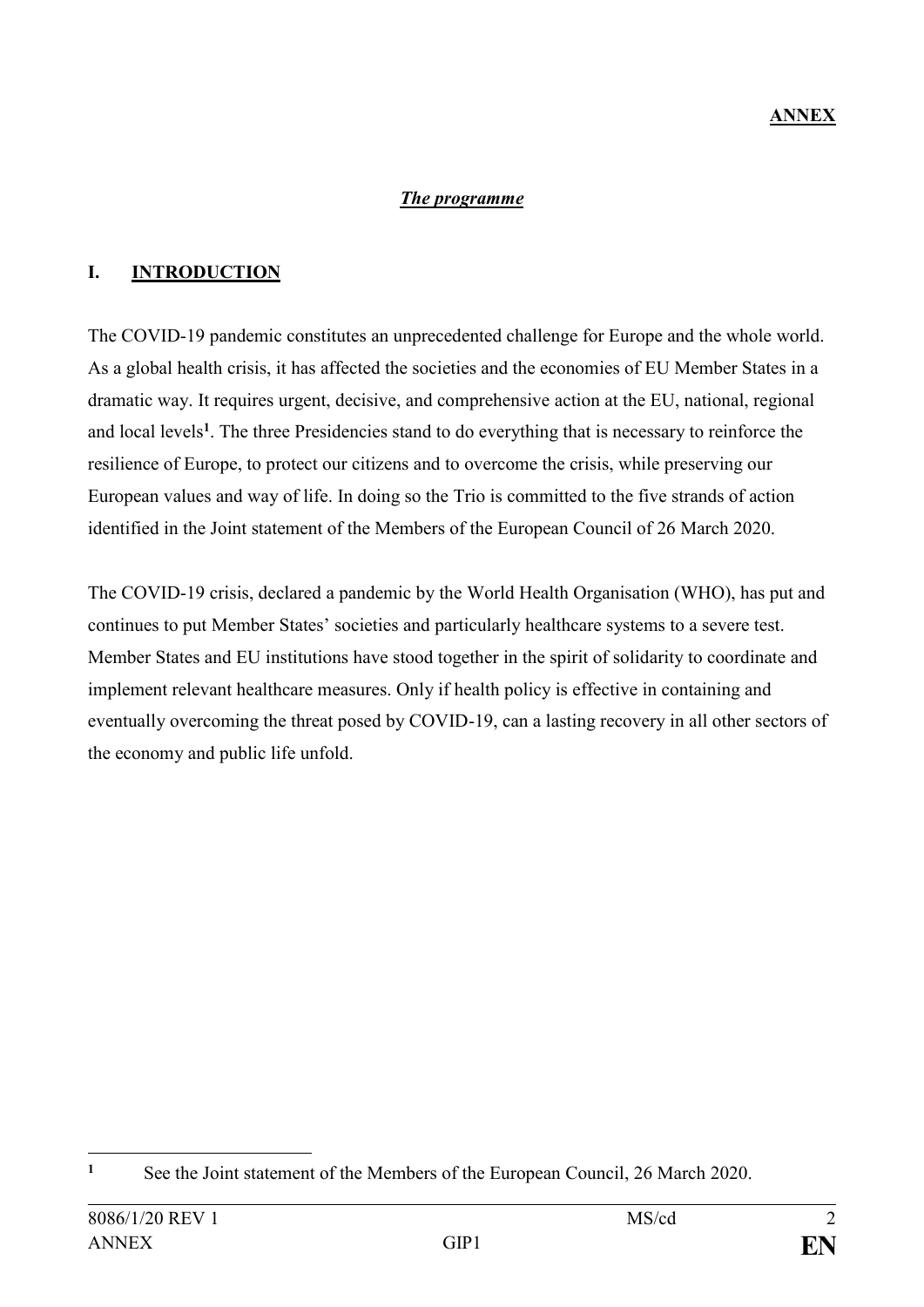While many measures to address the crisis have already been undertaken during the Croatian Presidency, a lot more remains to be done, in particular as regards controlling the pandemic and getting Europe's societies and economies back to full functionality by fostering sustainable and inclusive growth, integrating inter alia the green transition and the digital transformation, and by drawing all lessons from the crisis**<sup>2</sup>** and tackling its socio-economic consequences. To this end, as an overarching priority, the three Presidencies are determined to implement all appropriate measures serving a robust recovery of the European economy, in line with a sustainable and inclusive growth strategy, that takes account of the goal to achieve climate-neutrality by 2050 and addresses the significant social impacts and human dimensions. The Trio will follow-up on the forthcoming Commission proposals to put into place a more ambitious, wide-ranging and coordinated crisis management system within the EU.

The Trio is committed to the principles of the Joint European Roadmap towards lifting COVID-19 containment measures and of the Roadmap for Recovery:**<sup>3</sup>** The plan for recovery must be based on solidarity, cohesion and convergence; the recovery must be flexible, agile and evolving; it must be inclusive and co-owned by all involved; while fully respecting our values, rights, and the rule of law.

The three Presidencies will do their utmost to restore and further deepen the Single Market, take forward the Green transition and the Digital transformation, strive for digital sovereignty, ensure the strategic autonomy of the EU through a dynamic industrial policy, support small and medium-sized enterprises (SMEs) and start-ups, screen foreign direct investment, build more resilient infrastructure in particular in the health sector, and produce critical goods in Europe to reduce overdependency on third countries – in line with the key recommendations of the recovery roadmap.

1

<sup>&</sup>lt;sup>2</sup> See the Joint European Roadmap towards lifting COVID-19 containment measures, 15 April 2020.

**<sup>3</sup>** A Roadmap for Recovery - Towards a more resilient, sustainable and fair Europe, 22 April 2020.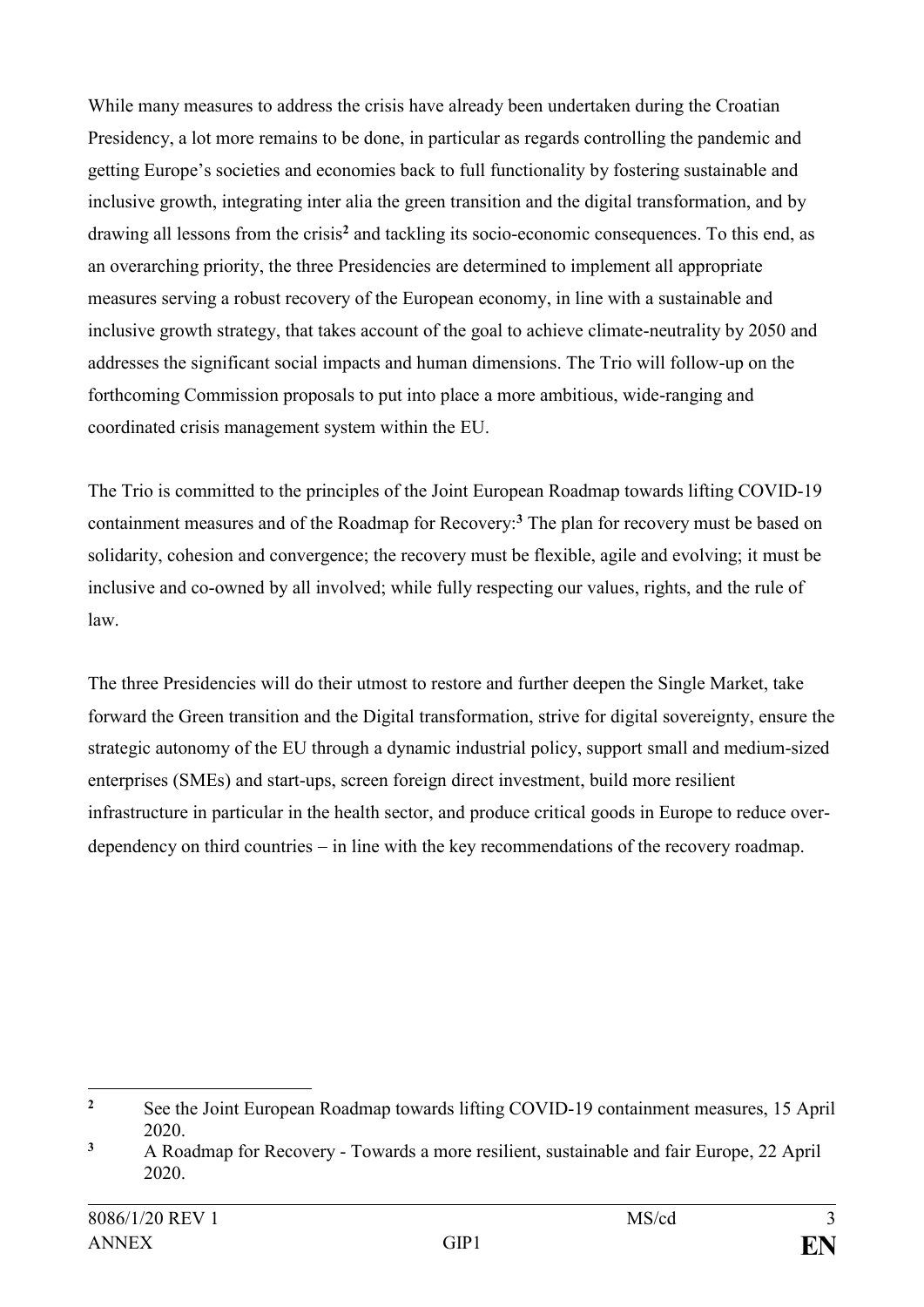The Trio will contribute to and steer when needed the unprecedented investment efforts to fuel the recovery, targeted at commonly agreed objectives and focused on where it is most needed. These efforts will include safety nets for citizens, companies and sovereigns, and a Recovery Fund linked to the Multiannual Financial Framework (MFF) to push for sustainable recovery.

The three Presidencies consider important the global challenge posed by the pandemic and the role of the EU as a global actor having a particular responsibility to help frame a global response through multilateralism and a rules-based international order. This will include pursuing key policy priorities where there are important resource gaps, boosting response capacities in countries with the weakest health, water and sanitation systems, especially in Africa, and mitigating the severe socio-economic consequences. A global response requires greater regional collaboration in working on new diagnostics, therapeutics and vaccines. The three Presidencies will engage in all these efforts in a true "Team Europe" approach.

The Trio will invest in developing a system of governance**<sup>4</sup>** that leads to a more resilient, efficient and effective EU, keeping our core values in the centre of its approach.

In order to achieve the above objectives, the Trio will implement the measures of the Action Plan accompanying the Roadmap for Recovery. The Trio is also committed to implementing the principles of the European Pillar of Social Rights, including through an EU Social Summit in May 2021 at the invitation of the President of the European Council and hosted by the Portuguese Presidency.

1

**<sup>4</sup>** In line with the Roadmap for Recovery - Towards a more resilient, sustainable and fair Europe, 22 April 2020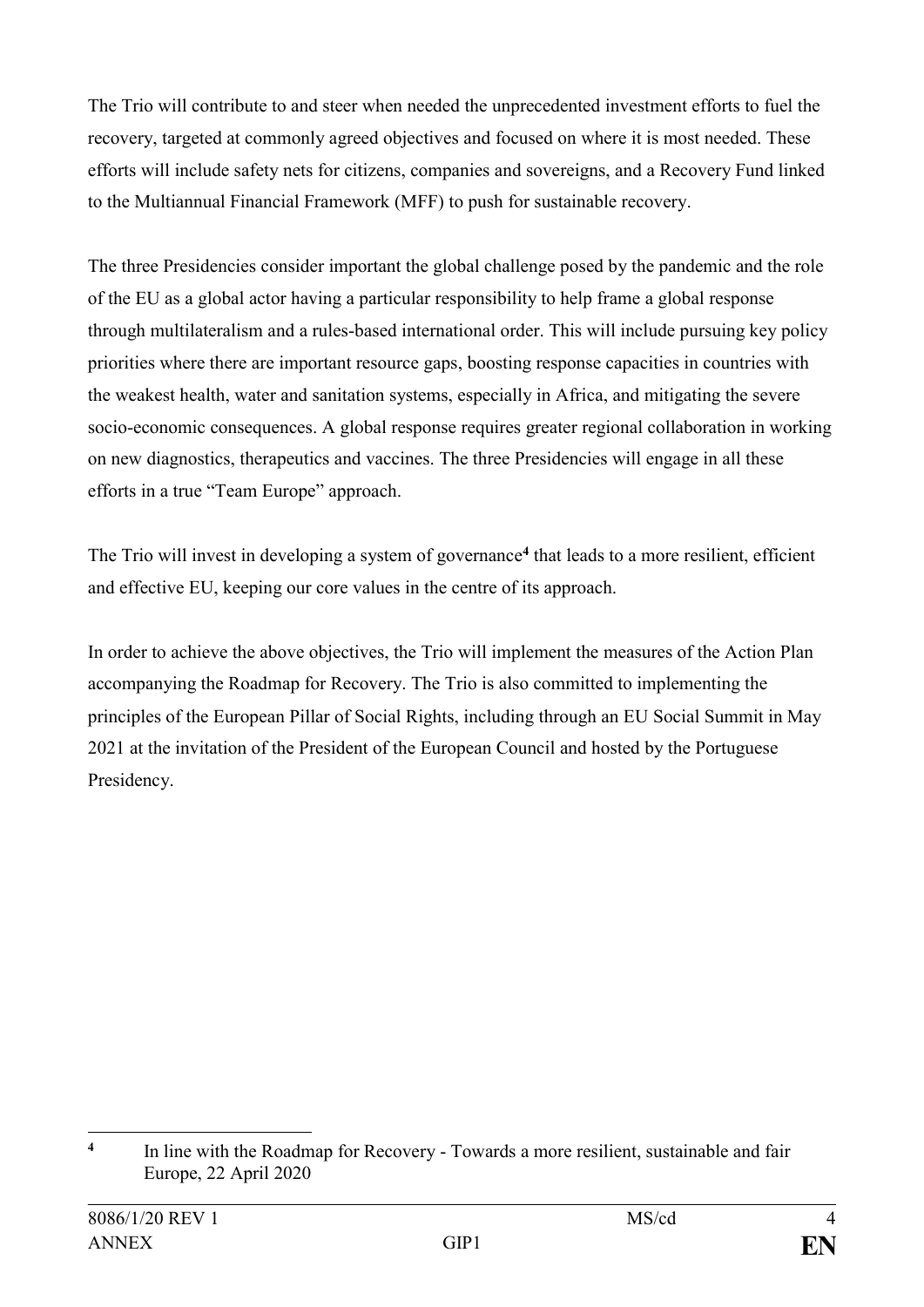While the response to the COVID-19 pandemic and its fall-out is the foremost priority for the Trio, it is also essential that the normal working of the EU institutions resumes so that the Trio make tangible progress in implementing the Strategic Agenda 2019-2024. The three Presidencies firmly believe that by building on our European values and the strengths of the European Union, we can shape our common future, promote the interests of our citizens, businesses and societies, and safeguard our way of life. For the Union to achieve its full potential, the Trio will foster unity among Member States. This will be achieved through sincere cooperation based on our common values, and respect for subsidiarity and proportionality.

The Trio firmly believes that the Conference on the Future of Europe should deliver concrete results for the benefits of our citizens and should contribute to the development of our policies in the medium and long term so that we can better tackle current and future challenges.**<sup>5</sup>**

### **Multiannual Financial Framework 2021-2027**

The three Presidencies consider important to reach agreement on the Multiannual Financial Framework 2021-2027. The MFF will be a key instrument to support a lasting recovery. It should provide support to Member States for sustained investment in the EU's strategic objectives and all policies, in line with the Roadmap for Recovery. Together with a Recovery Fund the next MFF will be the ambitious answer Europe needs, supporting our common priorities. The Trio commits to work tirelessly to obtain the consent of the European Parliament and to finalise the outstanding sectoral proposals as soon as possible, while at the same time firmly following the mandate given by the European Council. The Trio will do its utmost in order to avoid any unnecessary delays with the implementation of the Multiannual Financial Framework 2021-2027 and its related programmes. Timely adoption of legislation of all investment related and other relevant policies is of crucial importance in order to give an adequate and forceful answer to the consequences of the COVID-19 pandemic and to other strategic objectives and continued challenges of the Union.

<sup>1</sup> **<sup>5</sup>** See European Council Conclusions, 12 December 2019.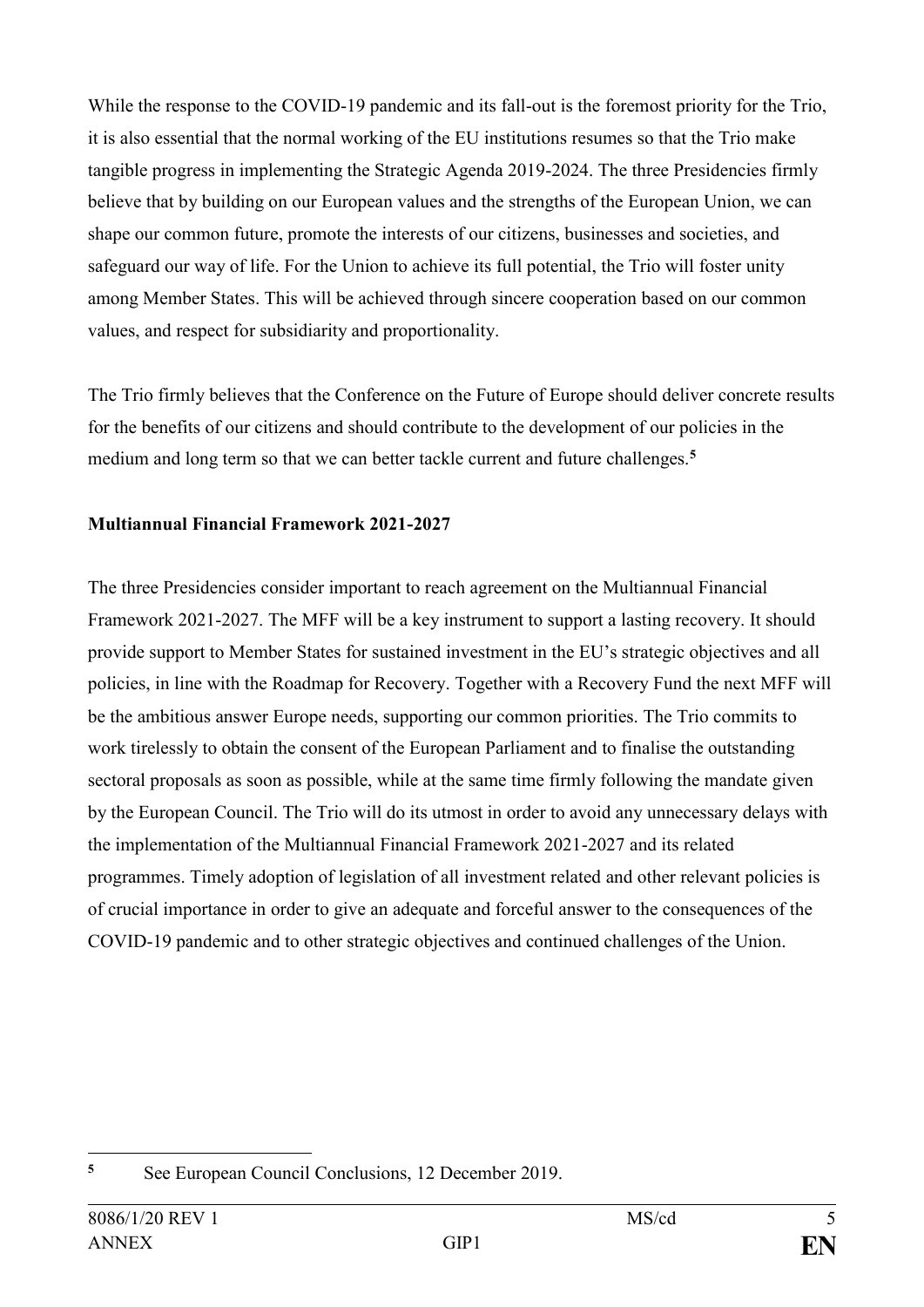### **Future relationship between the EU and the United Kingdom**

On 1 February 2020, the United Kingdom withdrew from the European Union. Unless an extension is agreed, the transitional period following the withdrawal of the United Kingdom will expire on 31 December 2020. In its conclusions of 13 December 2019, the European Council reconfirmed its desire to establish as close as possible a future relationship with the United Kingdom in line with the Political Declaration and respecting the previously agreed European Council's guidelines, as well as statements and declarations, notably those of 25 November 2018. The European Council reiterated in particular that the future relationship with the United Kingdom will have to be based on a balance of rights and obligations and ensure a level playing field. In line with European Council guidelines and conclusions and the Political Declaration, the Council adopted on 25 February 2020 negotiation directives defining the scope and terms of the future partnership to be negotiated between the European Commission and the United Kingdom. The Trio will strive for a comprehensive partnership with the United Kingdom that is fair and equitable for all Member States and in the interest of our citizens to enter into force by the end of the transition period.

### **The Commission's adjusted Work Programme for 2020**

The Trio will take into account the Commission's adjusted Work Programme for 2020. The Trio appreciates that the Commission is fully committed to delivering on all of its major initiatives announced in its original Programme, and that the proposals which are essential or support the immediate recovery will be adopted as initially planned. The Trio invites the Commission to adopt as swiftly as possible all major initiatives, which were delayed because of the pandemic. The three Presidencies welcome the Commission's intention to make more use of Strategic Foresight in order to take a more pragmatic, long-term approach to assist in guiding the Union's policies for the years to come.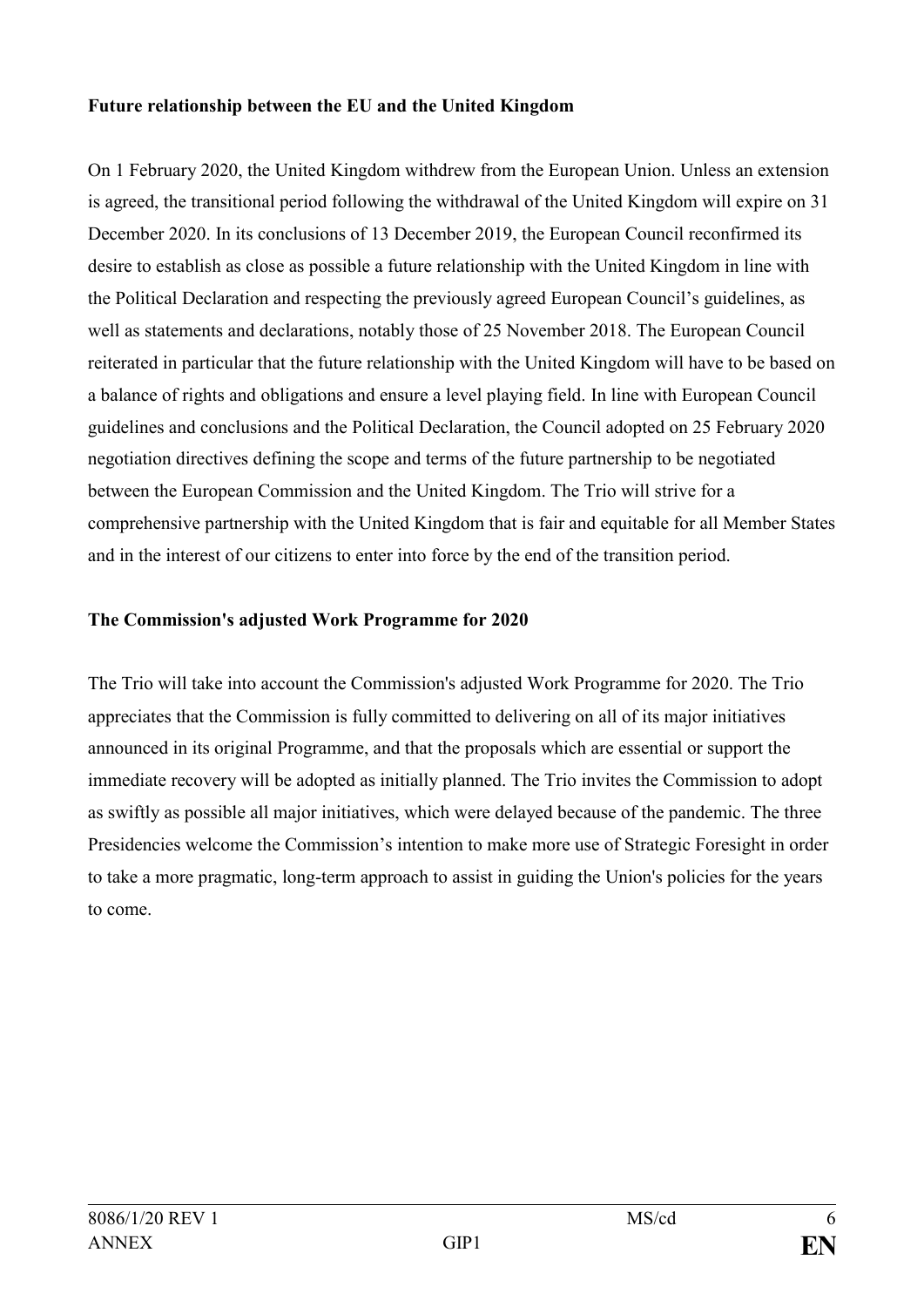## **II. PROTECTING CITIZENS AND FREEDOMS**

The three Presidencies firmly believe in the importance of democracy, human rights, the rule of law and our open societal models, which are the foundation of European freedom, security and prosperity. In this respect, the three Presidencies look forward to the forthcoming European Democracy Action Plan and its accompanying proposals, also with regard to media freedom, pluralism and independence. The Trio underlines the vital role of free and pluralistic media, whose fact-based, timely and credible reporting and dedication to combatting disinformation have never been more essential.

The Trio also looks forward to the New Strategy for the Implementation of the Charter of Fundamental Rights. The Trio strives to give a new impulse to the accession of the EU to the European Convention on Human Rights as foreseen in the Lisbon Treaty. They will promote cultural and religious diversity as well as youth participation and consider a regular dialogue with citizens as important factors to better implement EU policies.

The response to the COVID-19 pandemic has implied unprecedented restrictions to the way of life, freedom and democratic rights of our societies. The Trio stands ready to support the full application of the Values of the Union, including the Rule of Law throughout the EU.

The Trio looks forward to the setting up a European rule of law mechanism that applies equally to all Member States. This preventive tool shall deepen a constructive dialogue among Member States and foster a joint awareness of the rule of law in all of them. To this end, the Trio will organise a comprehensive dialogue in the Council on all elements of the annual report by the Commission. Supporting unity among member states and the principle of sincere cooperation, respecting subsidiarity, proportionality and promoting multi-level governance will be guiding principles of the eighteen months.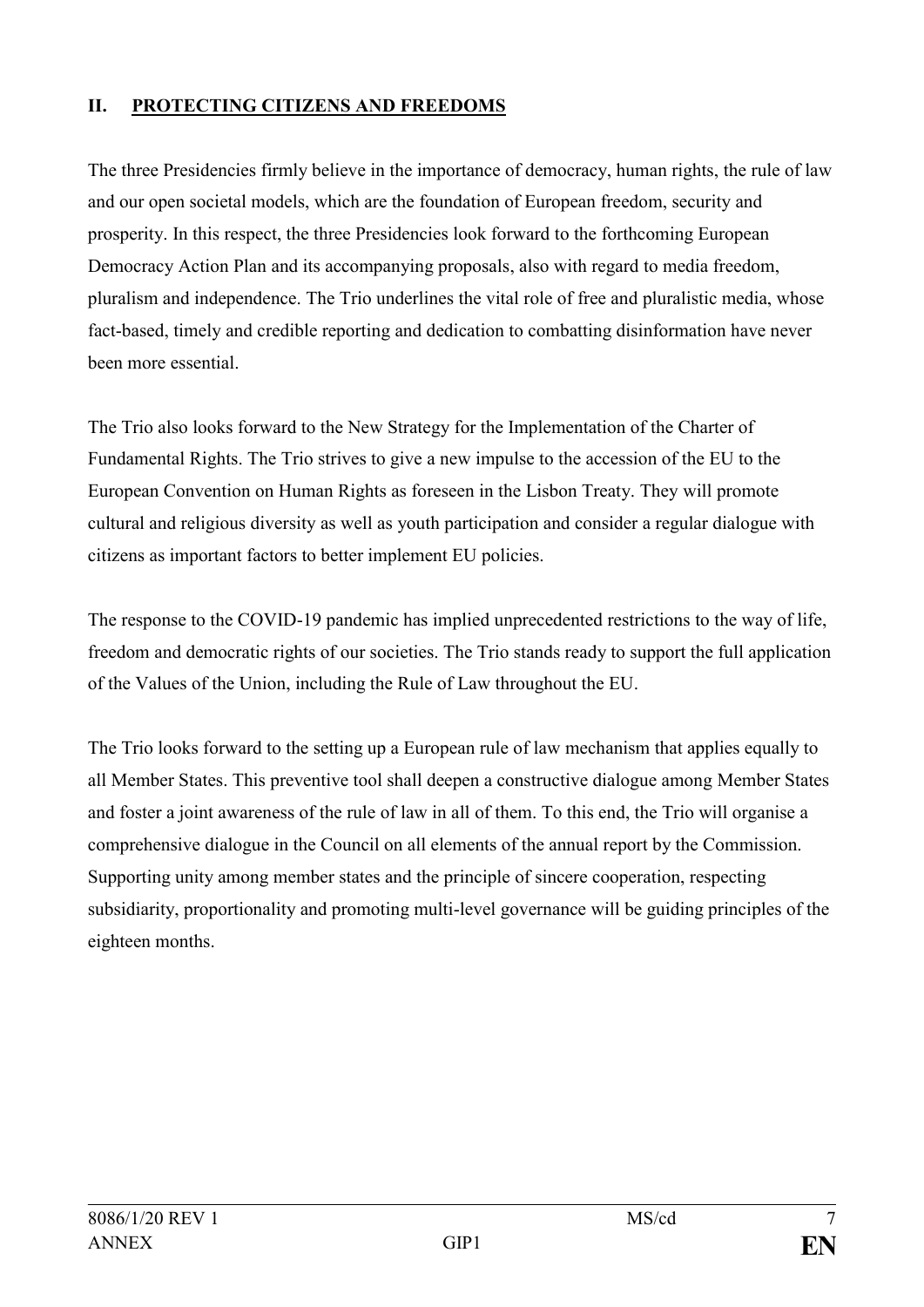The Trio is committed to mainstreaming equality, including gender and LGBTQIA+ rights and equality, promoting cultural diversity, providing equal opportunities for all, fighting against all forms of discrimination including hate crimes, and addressing domestic violence. The three Presidencies welcome the Commission's new Gender Equality Strategy 2020-2025, covering, amongst others, the issues of gender based violence and equality between women and men in the labour market. Binding pay transparency measures are a useful step in the gender equality area. In this regard, the Trio looks forward to the relevant forthcoming proposal. Bearing in mind that older persons were disproportionally affected by the COVID-19 pandemic, we will promote intergenerational solidarity, dignified ageing and better protection of the rights of older people and other vulnerable adults. We cannot allow the COVID-19 pandemic to increase inequalities and discrimination of any kind.

The three Presidencies commit to enhancing coordination of the work of the Council in preventing and combating antisemitism, especially with regard to exchanging best practice.

The Trio will promote cultural diversity, while respecting the principle of subsidiarity and with regard to the globally important cultural and creative sectors, their impact on society and economy as well as safeguarding the European way of life.

The Digital transformation presents opportunities but also challenges as regards citizens' rights and freedoms. It is therefore essential that fundamental rights and common values are respected in the process of digitalisation.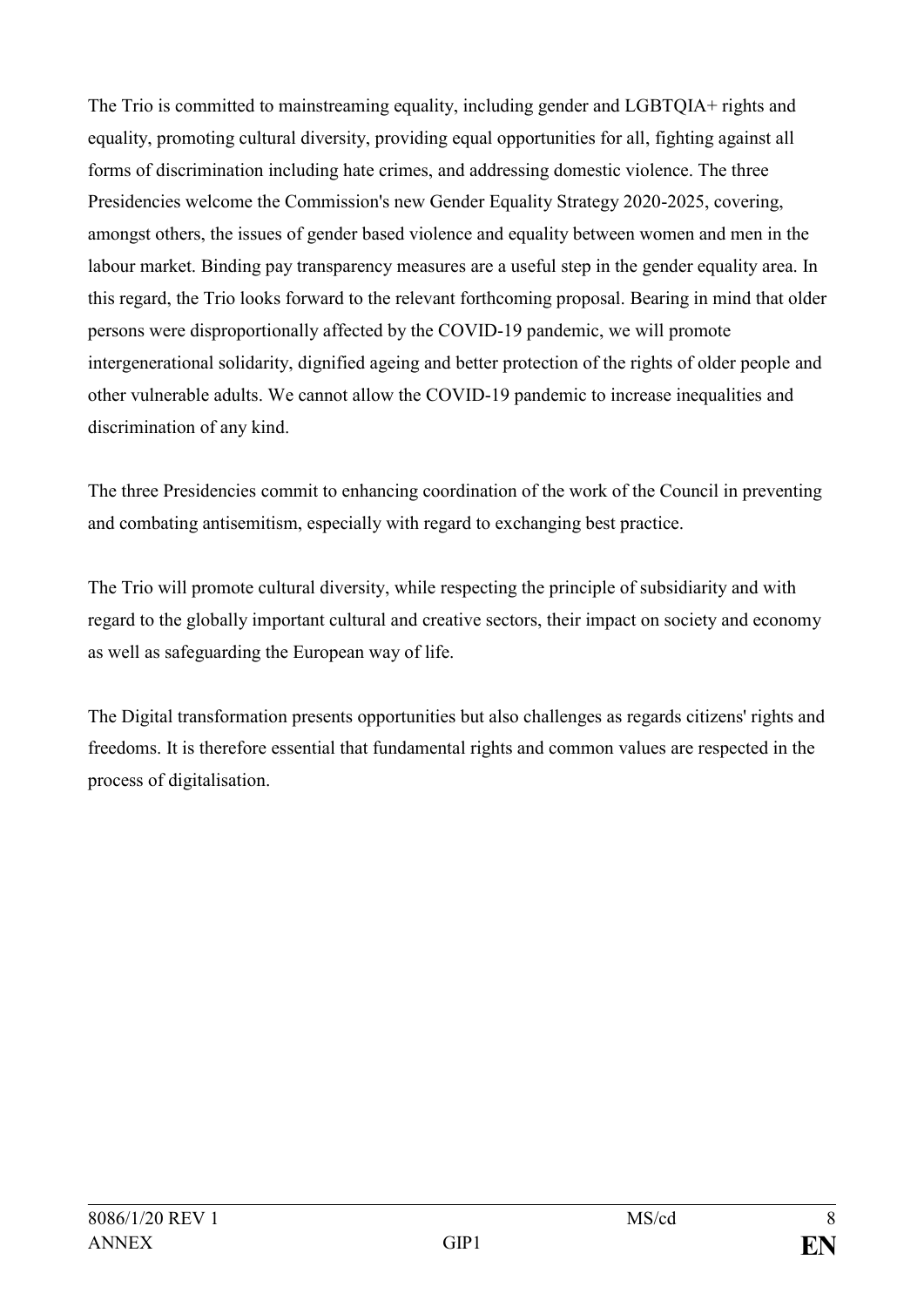The three Presidencies welcome the Commission white paper on Artificial Intelligence and look forward to following-up on it in all dimensions, including research and innovation, applications in education, ethical and human-centric aspects, their global governance, risk-based regulatory framework and the aspect of liability for artificial intelligence. Furthermore, the Trio will work towards better protecting our societies from malicious cyber activities, hybrid threats and disinformation. Transparent, timely and fact-based communication will be pursued in order to reinforce the resilience of our societies. The forthcoming act on operational and cyber resilience of financial services and the review of the Network and Information Security (NIS) Directive will be useful steps in this regard. The Trio will step up efforts at European level for a mandatory minimum level of Information Technology (IT) security for devices that are connected to the internet.

The three Presidencies welcome the Commission's announcement to propose a New Pact on migration and accompanying legislative proposals and commit to take these forward as a matter of priority. The EU needs a comprehensive permanent and predictable solution for migration. This would need to include a functioning resilient and crisis-proof Common European Asylum System with the necessary balance between responsibility and solidarity. Situations of disproportionate migration pressure to one or more Member States should be addressed. This will need to be complemented by enhancing legal pathways for migration while at the same time improving returns.

This comprehensive approach should also include a step-up in the fight against illegal migration, human trafficking and smuggling, while at the same time addressing the root causes of migration and forced displacement. The external dimension should be approached by means of reinforcing partnerships with the countries of origin and transit.

When it comes to the functioning of Schengen and the protection of the EU's external borders, the Trio will focus on the operationalisation of the European Border and Coast Guard regulation, the implementation of the new functionalities envisioned in the interoperability regulations, the revision of the Schengen Evaluation Mechanism and will do its utmost to restore the full functioning of the Schengen area. The importance hereof has become even more apparent in light of the restrictions imposed as response to the COVID-19 crisis.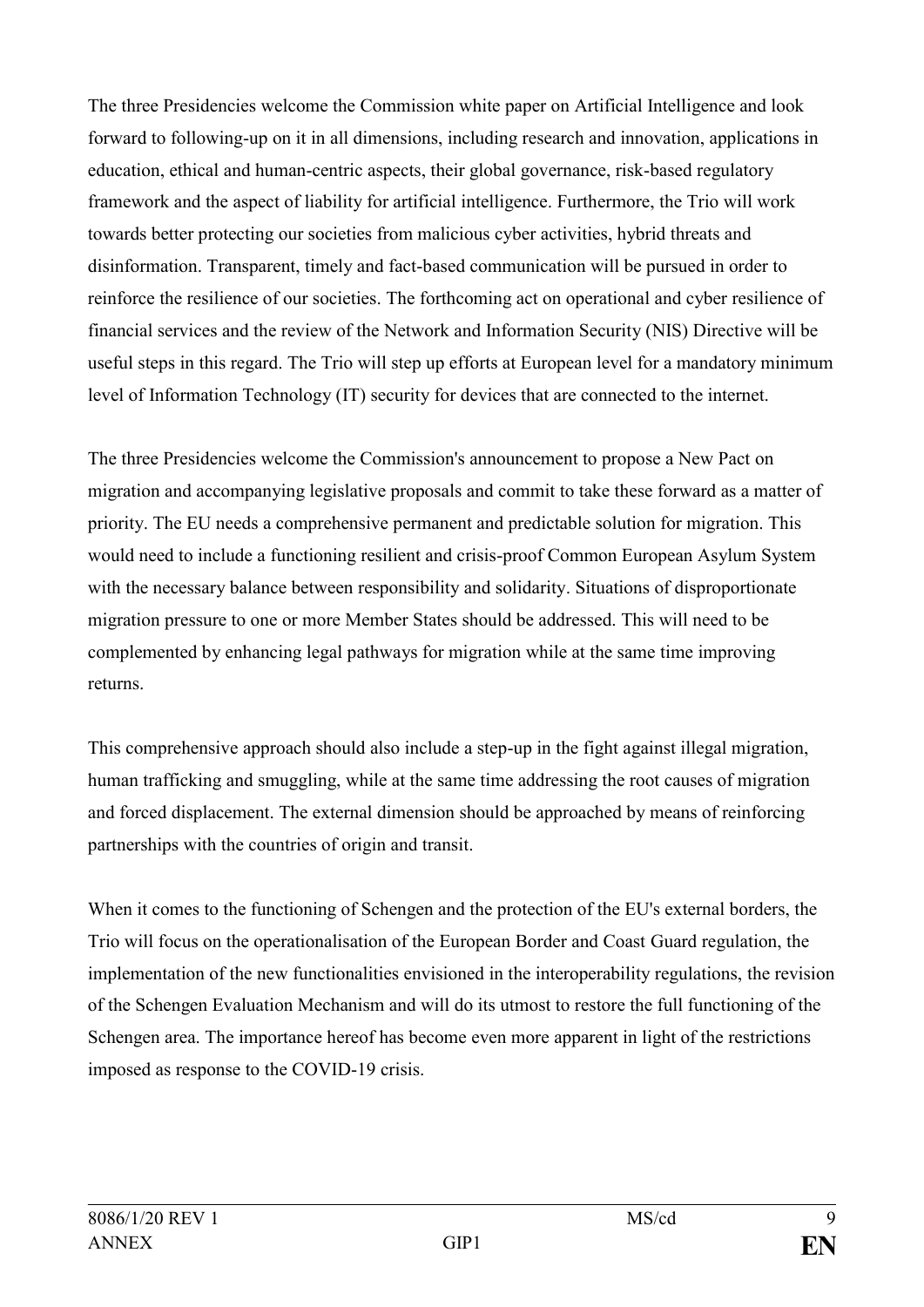Besides the successful implementation of the interoperability package the three Presidencies look forward to further initiatives related to the new EU Security Union Strategy, to improve cooperation and information sharing in the Justice and Home Affairs (JHA) field, including our common instruments (EU-Information Systems), and will strive towards enhancing police, customs and judicial cooperation in criminal and civil matters, including through e-Justice mechanisms. Strong and adaptable police cooperation facilitated through well-coordinated joint action will be vital for promoting the free movement of goods, services and persons to foster economic and social rebound from COVID-19 in the months and years to come. In particular, it will be important to implement effective prevention measures and to continue to enhance our fight against terrorism, serious and organised crime, radicalisation and (violent) extremism and cross-border crime, as well as to improve cooperation with third countries. Of particular interest in this regard could be the announced Commission proposal on a targeted recast of the European Agency for Law Enforcement Cooperation (EUROPOL) Regulation in order to reinforce operational police cooperation.

The EU needs to further strengthen the resilience of our societies by supporting and arranging for plans of appropriate actions, with a view to a comprehensive coordination, in full respect of the competences and responsibilities at different levels of the EU, of the Member States and within the Member States, in cases of emergencies such as pandemics or large-scale cyber-attacks. The three Presidencies are determined to take full account of the challenges of the COVID-19 pandemic for the EU, also in the framework of European civil protection. Depending on current developments and based on experience gained, the Presidencies will aim to further enhance the EU crisis response and strengthen the Union Civil Protection Mechanism, including further development of RescEU and other capacities, addressing the challenges related to the stockpiling of essential health material and repatriation of citizens stranded in third countries and continue the lessons-learnt process through the setup and launching of the EU Knowledge Network, which is to be systematically advanced on the basis of a pandemic scenario.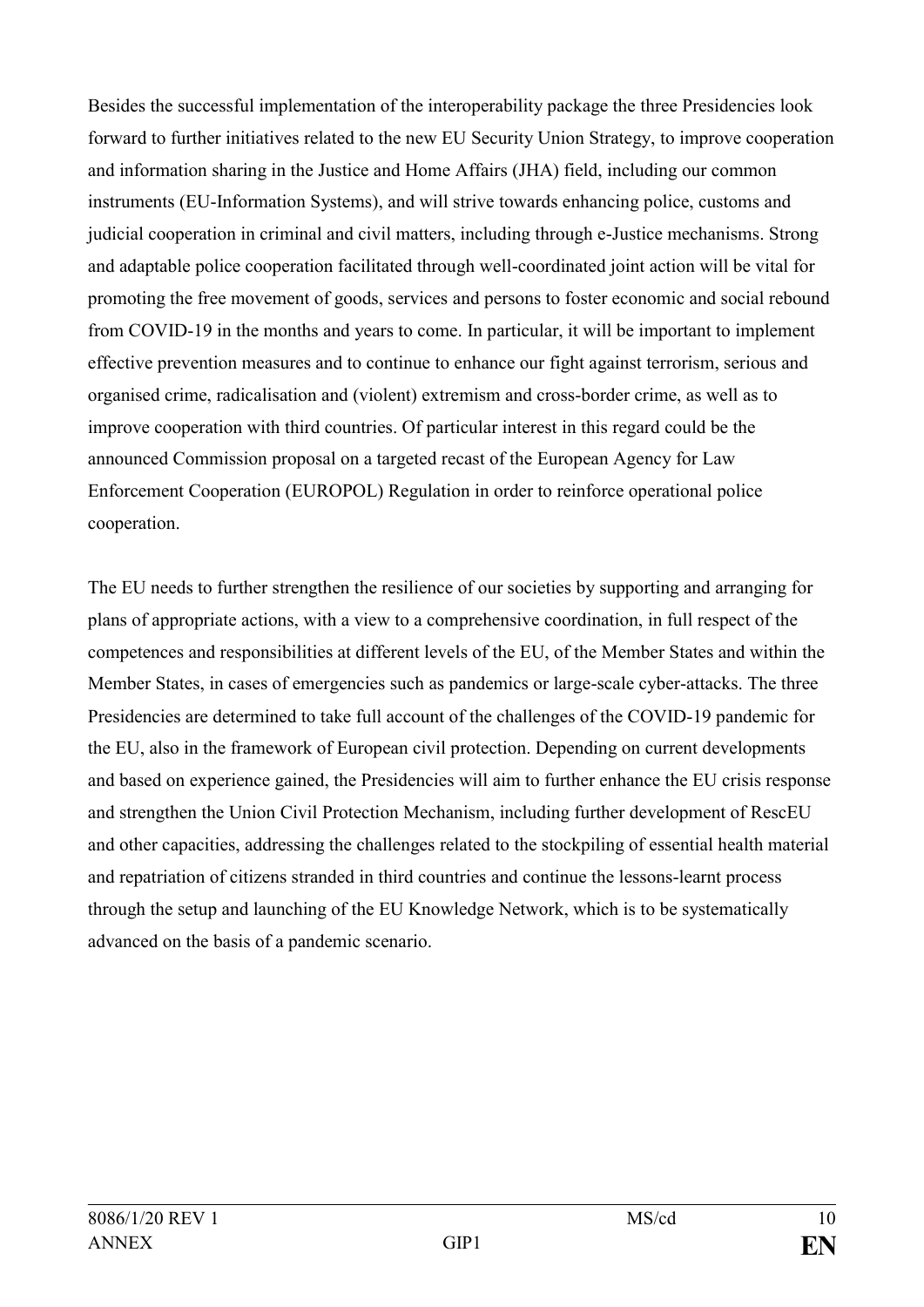# **III. DEVELOPING OUR ECONOMIC BASE: THE EUROPEAN MODEL FOR THE FUTURE**

The COVID-19 pandemic will have a long-lasting impact on the EU's and the global economy. In addition to short-term measures providing liquidity of our financial sector, countering a threatening recession by boosting unprecedented investments and ensuring the stability of Member State financing, it is important to also look at the long-term perspective and to improve the EU's competitiveness and sovereignty and continue to provide a stable and conducive environment for investment within the Single Market. It is therefore even more important now to develop our economic base - something that will remain a key feature throughout the three Presidencies. Working on the Green Deal and Europe's Digital Future, implementing the Action Plan on Circular Economy, investing in Research and Innovation (R&I) and skills to increase competitiveness, providing solutions for global challenges, and creating jobs will play dedicated roles to achieve these objectives.

The Single Market is one of the EU's biggest assets, and it should be developed further. Its principles, values and standards underpin the EU's leadership and active role in promoting a rulesbased world order and a level playing field at home and abroad. The Trio will work towards strengthening the foundations for future competitiveness and growth of the Union. This includes fully restoring the Single Market to its functioning before COVID-19, removing the remaining unjustified barriers, including in services, in the Single Market and ensuring the effective and fair implementation, application and enforcement of Single Market rules including those on investment protection. Further, Single Market policy needs to be aligned with the EU industrial, SME, and digital policies. The Trio is prepared for the follow up to the Commission's Barriers Report and Enforcement Action Plan. The COVID-19 pandemic shows that strengthening the resilience of the single market in times of crisis is vital. In order to, amongst others, increase growth and competitiveness of the Union after the pandemic, better regulation as well as the reduction of compliance costs and administrative burden will also be high on the agenda.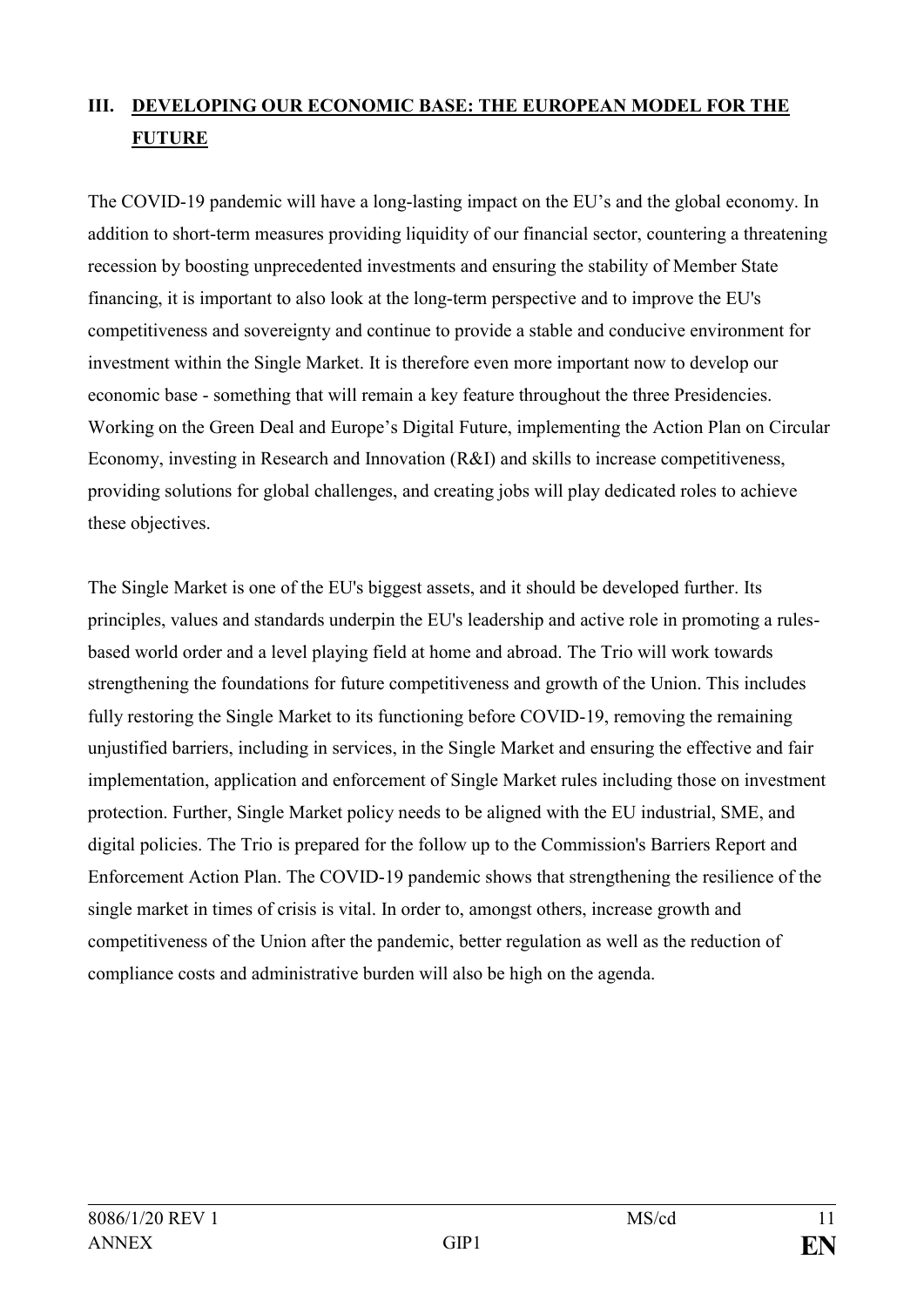As SMEs play a crucial role for sustainable economic growth, employment, and social cohesion in our societies, they require reliable and stable framework conditions that constitute an integrated, coherent and future-oriented approach and a systematic and consistent implementation of the "think small first" principle. To ensure this, the three Presidencies stand ready to follow up and to further develop on the Commission's SME strategy to strengthen the EU policy for small and mediumsized businesses.

The strengthening of SMEs and industrial competitiveness in Europe is an essential aim of the Trio, as it serves European economic sovereignty and helps its resilience. The EU's recovery strategy from the COVID-19-crisis and the long-term strategy for sustainable growth also requires an ambitious EU industrial policy strategy, including addressing competition, state-aid regulations and overall framework conditions, and the strengthening of key technologies, also through aligning science, research, and innovation policy and promoting the EU's technological autonomy. The identification of strategic value chains, the new framing of industrial eco-systems and further work on the identification of industrial alliances and Important Projects of Common European Interest (IPCEIs) will be important components. The Trio will build on the Commission's EU Industrial Strategy and propose next steps for implementation and monitoring. Moreover, the Trio will follow the ongoing European Commission's evaluation of competition rules and, after the results of the assessment, will promote the results, potential changes and the modernisation of the European competition framework against the backdrop of global developments and the digital transformation. It also intends to enhance the efficiency, innovation orientation and sustainability of public procurement while taking into account the lessons learned during the COVID-19 crisis and the need to re-boost the EU economy.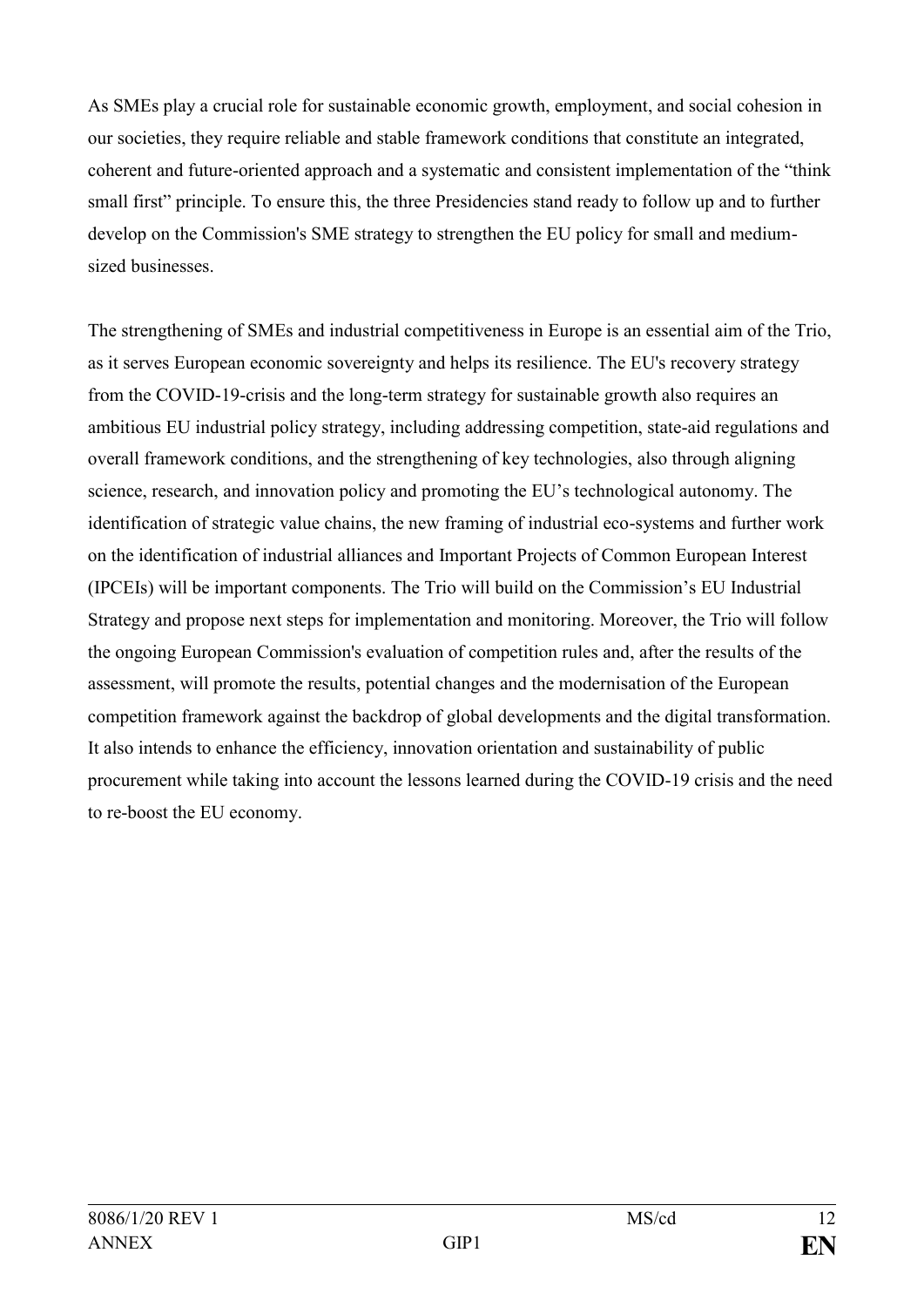An effective and flexible Cohesion Policy should ensure investments to address the enormous economic and social challenges posed by the COVID-19 crisis; and should also invest in an innovative, smart economic and social transformation, towards a greener, low-carbon Europe. It should cover all regions<sup>6</sup> support their competitiveness and strengthen economic, social and territorial cohesion and reduce disparities. The Trio will do its utmost for the timely adoption of the Cohesion legislative package in order to start the implementation of the new Cohesion Policy cycle without delay.

The Trio will explore the role of financial and economic policy for sustainable and inclusive growth.

The financing of the economy needs to become more robust, also in the light of the COVID-19 crisis. To this end, deepening the Economic and Monetary Union in all its dimensions as a priority, and the work on all elements of the further strengthening of the Banking Union, as well as the strengthening of the Capital Markets Unions, should continue in the agreed way. In particular the three Presidencies look forward to the forthcoming reviews of the Directive on Markets in Financial Instruments repealing Directive 2004/39/EC and the Regulation on Markets in Financial Instruments (MiFID II and MiFIR), the Benchmark regulation, as well as proposals implementing the final Basel III reforms. Progress in these areas will also enhance the international role of the euro, which should be commensurate with the global economic and financial weight of the Union. The Trio considers the review of Solvency II as an opportunity for a targeted further development of one of the most advanced prudential systems in the world.

Bringing the financial sector to the digital age, the forthcoming proposals on crypto assets and on operational and cyber resilience of financial services as well as the Digital Finance Strategy and an embedded European Payments strategy are of particular interest.

The three Presidencies will improve the EU´s fight against money laundering and terrorist financing, based on, inter alia, the Commission Action Plan for a comprehensive Union policy on preventing money laundering and terrorist financing.

<sup>1</sup> **<sup>6</sup>** Taking into account the specificities of the regions referred to under art 349 TFEU.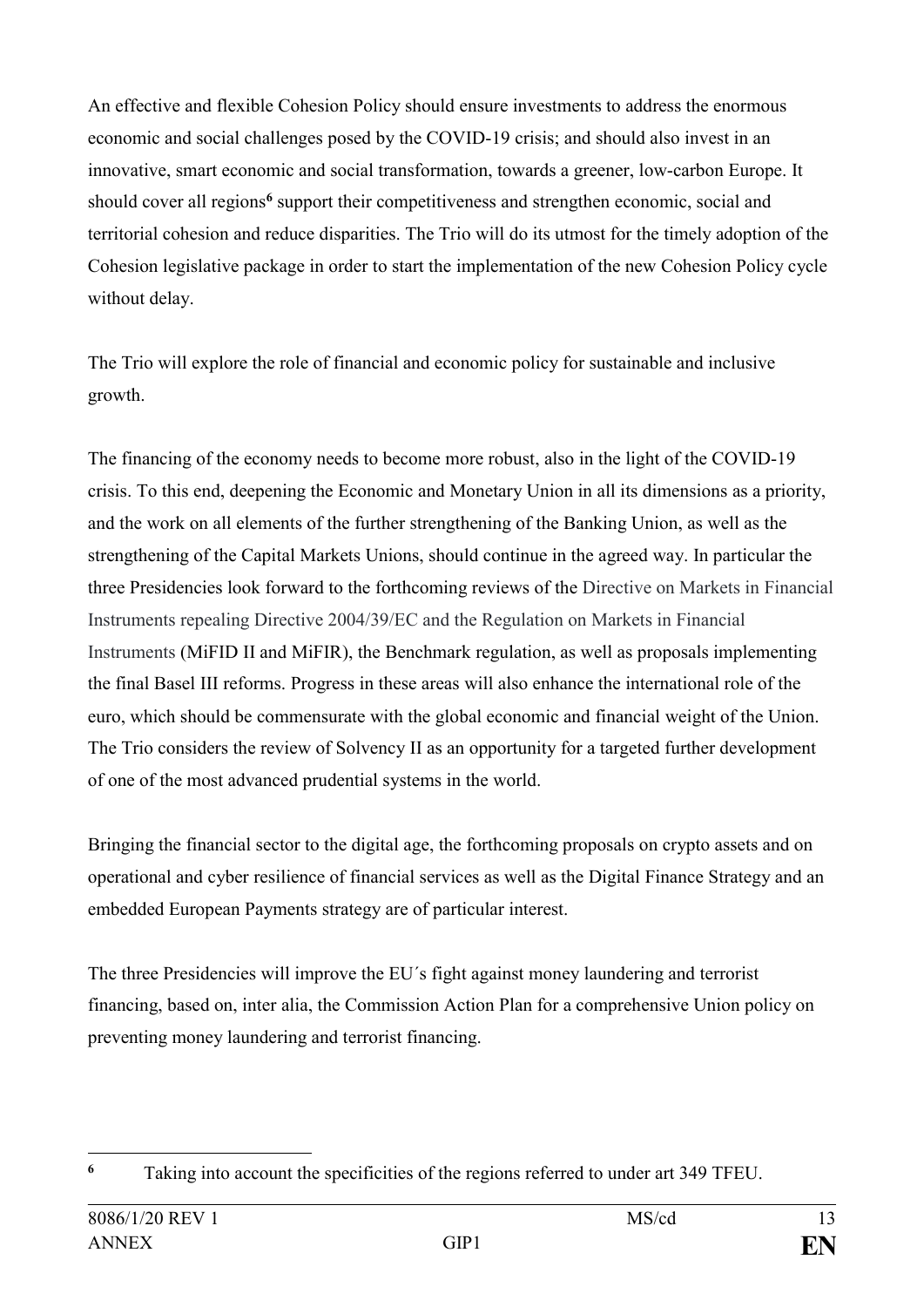Mobilising sustainable finance and strengthening financial inclusion can support achieving the 2030 Agenda, its 17 Sustainable Development Goals (SDGs) and the objectives of the EU Green Deal. Therefore, the three presidencies look forward to a renewed sustainable finance strategy, which will complete the Sustainable Europe Investment Plan.

For it to function appropriately, the Single Market requires a level playing field and fair and effective taxation. The three Presidencies intend to further promote fair taxation in an ever more digitalised economy - in particular with respect to an effective minimum taxation - and to advance the initiatives set out in the Action Plan to fight tax evasion. They will promote the revision of the Tobacco Excise Directive and the Energy Taxation Directive.

The protection of EU borders against fraudulent goods and tapping the potential of EU customs legislation are essential to strengthen the Customs Union. The three Presidencies look forward to the upcoming Action Plan on the Customs Union and the proposal to establish a Customs Single Window.

The intellectual property framework is highly relevant for innovation in the EU as a cross-cutting issue for all sectors of the economy. The Trio will work towards a coherent Intellectual Property Strategy.

The EU needs the appropriate, performant and resource-efficient infrastructure to be able to fully benefit from the dual-transition, green and digital.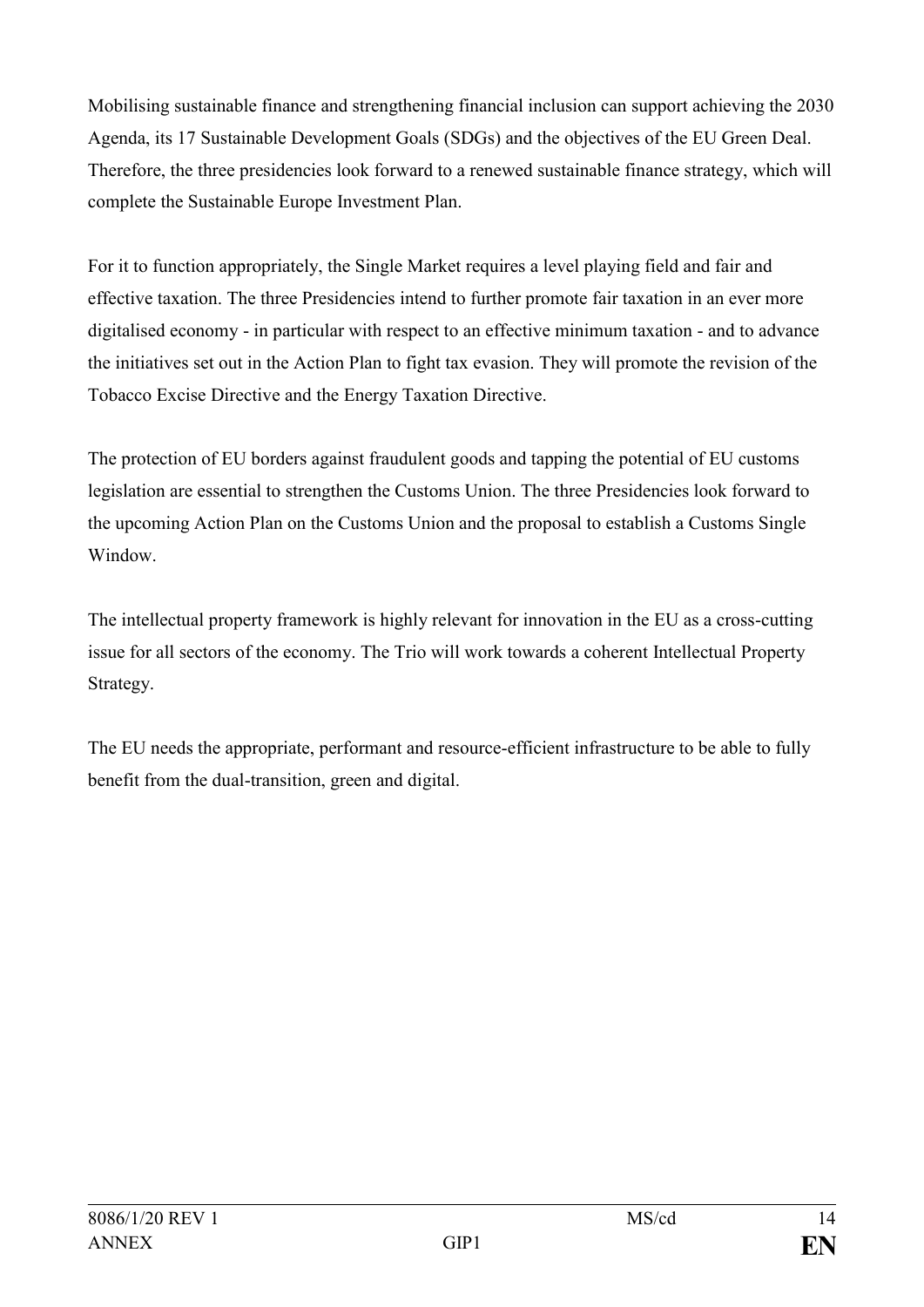The Trio aims to implement the Energy Union, through an integrated, interconnected and properly functioning European energy market focused on sustainable energy and the transition to climate neutrality. They will explore in how far the energy sector can contribute to the recovery after the COVID-19 pandemic. The three Presidencies will foster close cooperation and exchange among Member States on the implementation of the Energy Union's Governance and the 2030-energy framework. In addition, they look forward to the Commission's initiatives for the energy sector, inter alia, a new approach for exploiting Europe's offshore renewable energy potential, innovative fuels, measures to help achieve smart sector integration, including a facilitated decarbonisation of the gas sector and adapting the existing Trans-European Networks for Energy (TEN-E) Regulation to the perspectives of a climate-neutral economy to arrive at a fit-for-purpose energy infrastructure.

Safe, innovative and connective transport, including promotion of alternative sustainable fuels and drivetrains, will be a priority; as will the interoperability and sustainability of the European connectivity through the Trans-European Transport Network (TEN-T). The Trio looks forward to the Strategy for sustainable and smart mobility and is committed to start working on key proposals. The Trio will seek to safeguard the flow of supply chains in times of Union-wide challenges and will address the impacts of the COVID-19 crisis on the transport system, notably in the civil aviation sector. The Trio will aim at strengthening the transport sector and its resilience. Furthermore, the Trio will analyse the impact that the pandemic has had on intra-EU transport flows, transport operators of all modes of transport and transport infrastructure.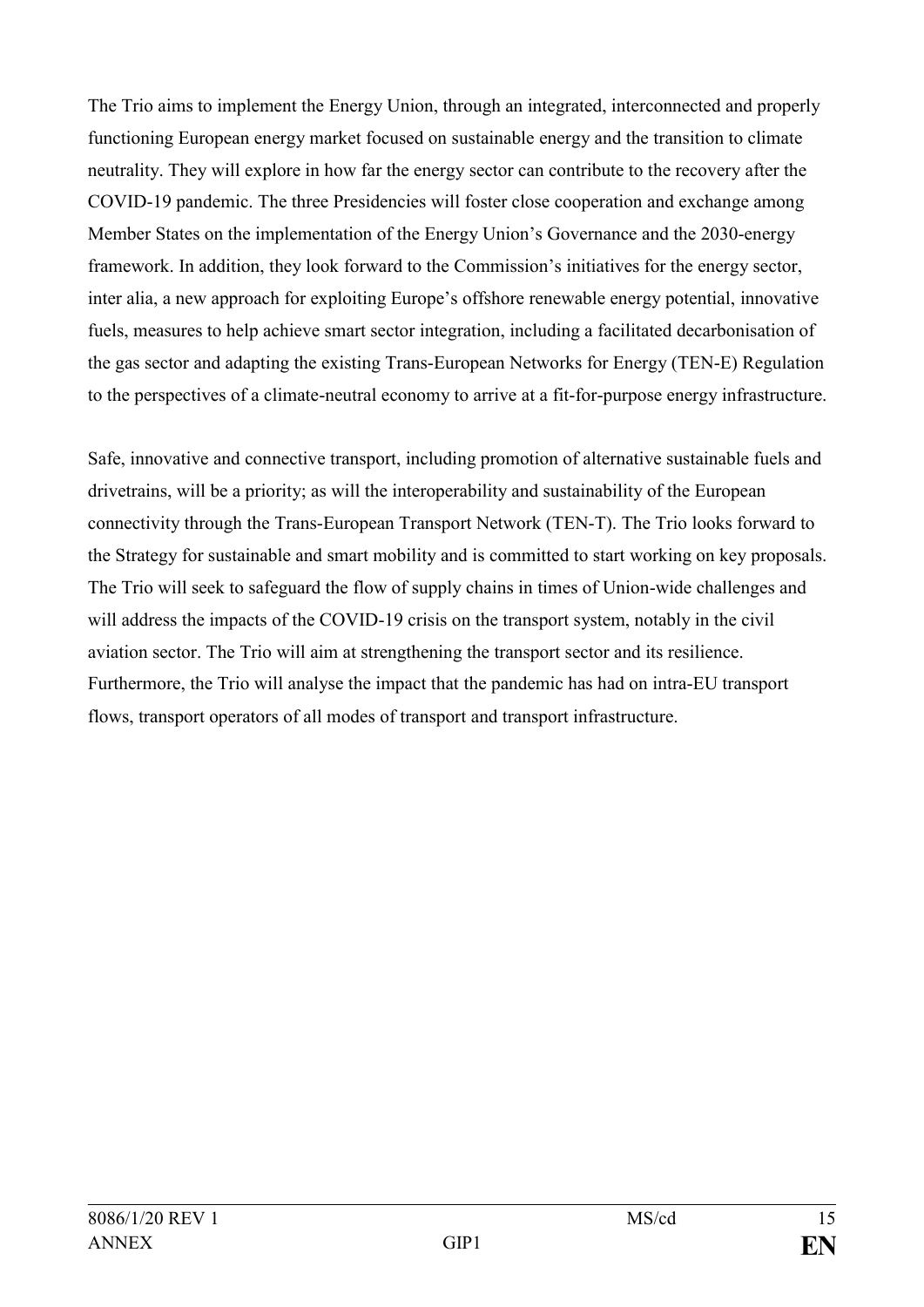The three Presidencies are convinced that the digital transformation is something that will shape the everyday life in Europe, but also something that Europe can shape. It presents an opportunity but also a challenge to the EU and its societal and economic model as well as to its competitiveness and sovereignty. In this regard, the three Presidencies will give special attention to the digitalisation of services and organisations in particular in public administration. In order to maintain and foster a responsible innovative, sustainable and competitive European digital ecosystem, particularly in sectors of strategic importance and in the area of key enabling digital technologies and infrastructures (including data infrastructures), the EU's digital sovereignty needs to be further strengthened. In this regard, Artificial Intelligence is a key technology with enormous potential for value creation. With that in mind, the Trio looks forward to the forthcoming proposals following up on the Communication on Shaping Europe's Digital Future, the White Paper on Artificial Intelligence, the European Strategy for Data and the Digital Services Act and to further endeavours within the European Blockchain Partnership as well as the announced Media and audio-visual Action Plan.

Digitalisation has far-reaching effects and therefore needs to be addressed coherently across the Union's internal and external policies. Development of infrastructures, connectivity (including gigabit connectivity by 2025 and 5G), user-focused services, as well as their safeguarding in times of crisis, plus the enhancing of regulations, investments, opportunities and impacts related to environmental and climate protection or sustainable development, health - all will play an important role. The establishment of a sufficient data ecosystem according to the EU Commission's data strategy (incl. data infrastructure, data and privacy protection, responsible use of data, data spaces, data accessibility, data sharing, and data security) will play a crucial role in Europe's success of shaping the digital transformation.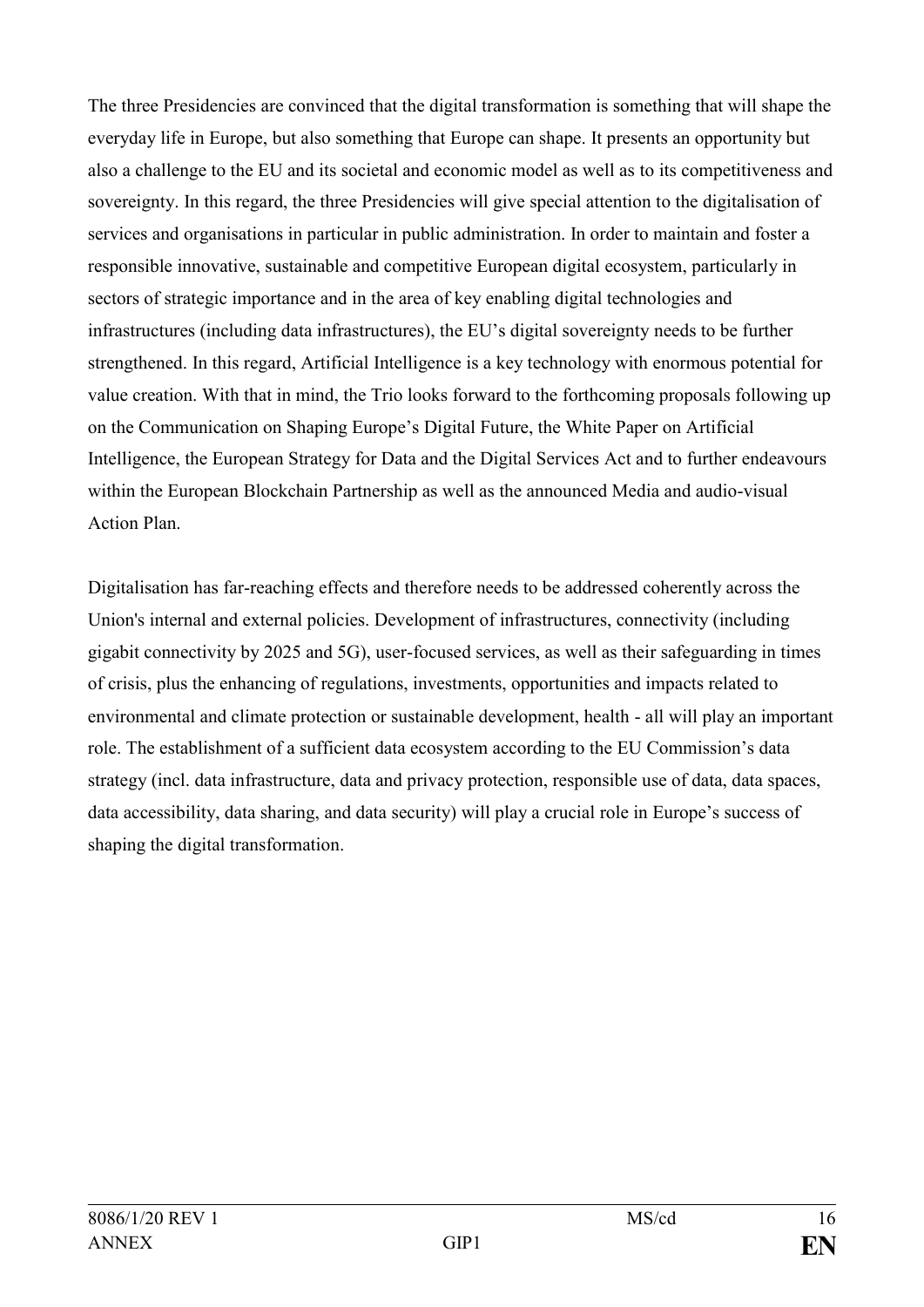European research, health and education systems must be ready to fully take on the challenge of technological and societal changes, also linked to digitalisation, fostering innovation for growth and jobs, by promoting research and innovation, improved performance in health and investments in people's skills and education; and seeking synergies within the European scientific, research and innovation communities so as to maximise – also in order to overcome the COVID-19 crisis - the full potential of research and innovation across the Union. In this respect the Trio welcomes the Commission Communication on the Future of Research and Innovation and the European Research Area, the updated Digital Education Action Plan, further development of European Education Area and new strategic framework for cooperation in the field of education and training and the updated Skills Agenda, and looks forward to advancing their follow-up in the Council. Experience of the challenges faced during the COVID-19 outbreak demonstrates that the areas of education, skills and research must be sufficiently flexible and resistant to interruptions in their regular cycles. Exploiting the potential of education, research and innovation for transformative solutions and achieving the SDGs will require a multilevel approach that will strategically focus the efforts of these policy areas at all levels within each sectoral initiative and integrate them at EU level into a common approach. At the same time, a re-conceptualisation of the European Research Area will be required to fulfil the Treaty obligation of setting up an area in which researchers can pursue a truly European career and, like knowledge and technologies, circulate freely across borders and systems. Special attention will be also given to the ethical aspects of the renewed European Research Area (ERA) and to the citizen science where the three Presidencies will implement some joint activities. As a response to the COVID-19 crisis, the Presidencies will encourage the work on the establishment of the joint EU laboratories through the Joint Research Centre (JRC) for the development of medicines and vaccines.

The three Presidencies will strive for the timely adoption of the legislative proposals of the Horizon Europe programme and Erasmus+ in order to start the implementation of the new policy cycle without delay, including the Regulation on the European Institute of Innovation and Technology (EIT) recast and the Decision on the EIT Strategic Innovation Agenda for 2021-2027. The same holds true for other EU-programmes, such as Digital Europe, Creative Europe and European Solidarity Corps.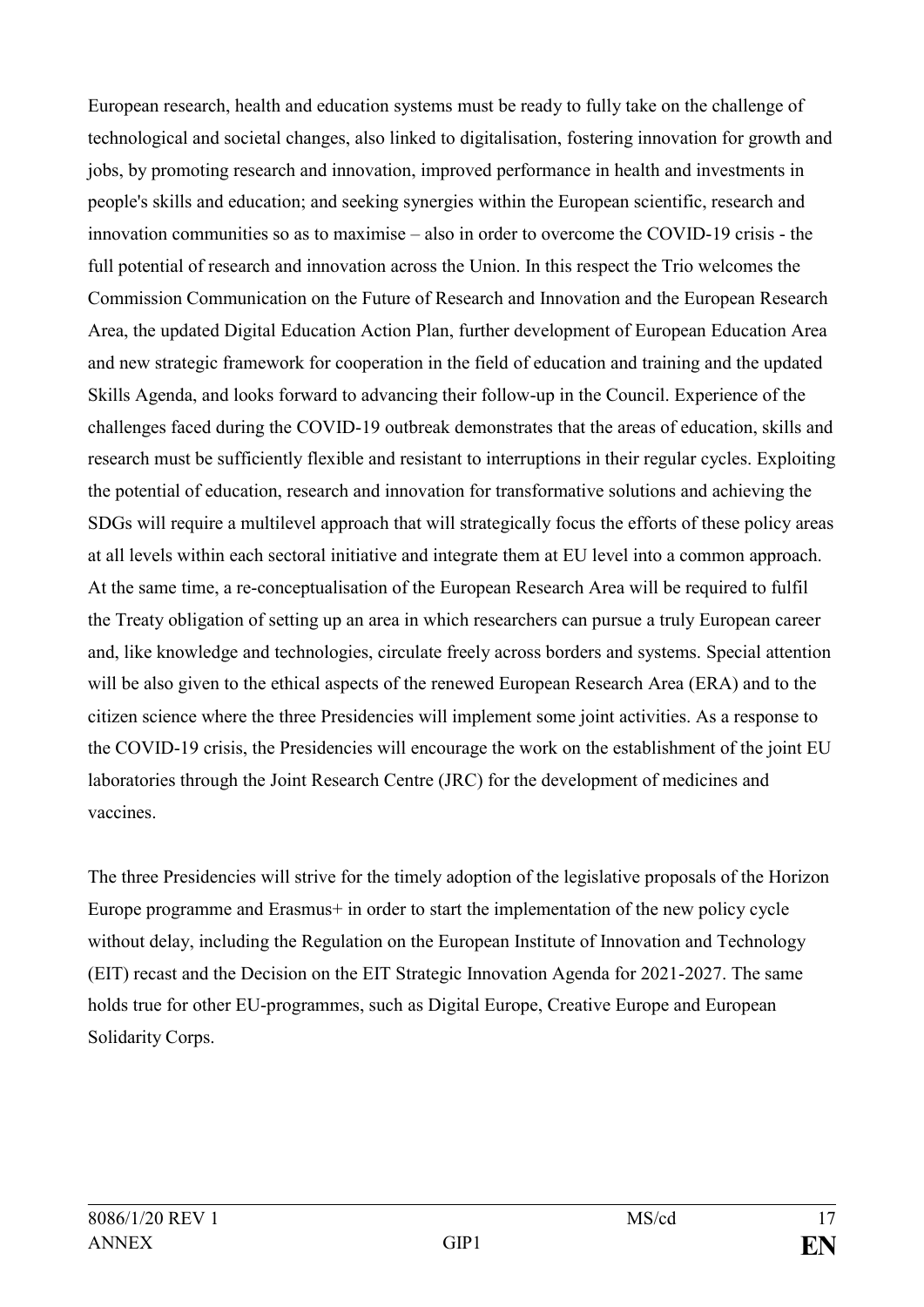Consumer protection must be adapted to the challenges of - and, where necessary, strengthened in view of - the digital transformation and the Agenda 2030. Consumers' vulnerabilities in different sectors should be taken into account. The three presidencies support the Commission's efforts to improve consumer law enforcement and strengthen international cooperation. Consumers' trust in a high level of consumer protection and transparent consumer information are important factors supporting the recovery of Europe's economy after the COVID-19 crisis. The Trio awaits the Commission's Consumer Agenda tackling the respective lessons learned and intends to rapidly take forward concrete proposals such as the common charger and reviewing the Roaming Regulation and looks forward to other proposals such as the revision of the General Product Safety Directive.

The EU needs to foster a competitive space sector and its integration into European economy, by increasing the use of space technologies and applications to support public policies. Based on the adoption of the proposed Regulation on a European Space Programme and the transformation of the European GNSS Agency (GSA) into the EU Agency for the Space Programme (EUSPA), the three Presidencies aim to shape the way for a new era in the EU's space activities. They will also pursue establishing a European position on key principles for the global space economy and the development of New Space, including market driven approaches and opening space to new actors.

Support will have to be provided to the tourism industry in the EU, which is especially affected by the current COVID-19 crisis, in particular to SMEs and the civil aviation sector. Together with Member States and the Commission, the Trio is ready to work on a joint and coordinated response in line with the Roadmap for Recovery, that will ensure a gradual and safe resumption of tourism activities, the promotion of sustainable tourism and that will reassure consumers. A response should address short-term relief, assistance to businesses, as well as long-term recovery.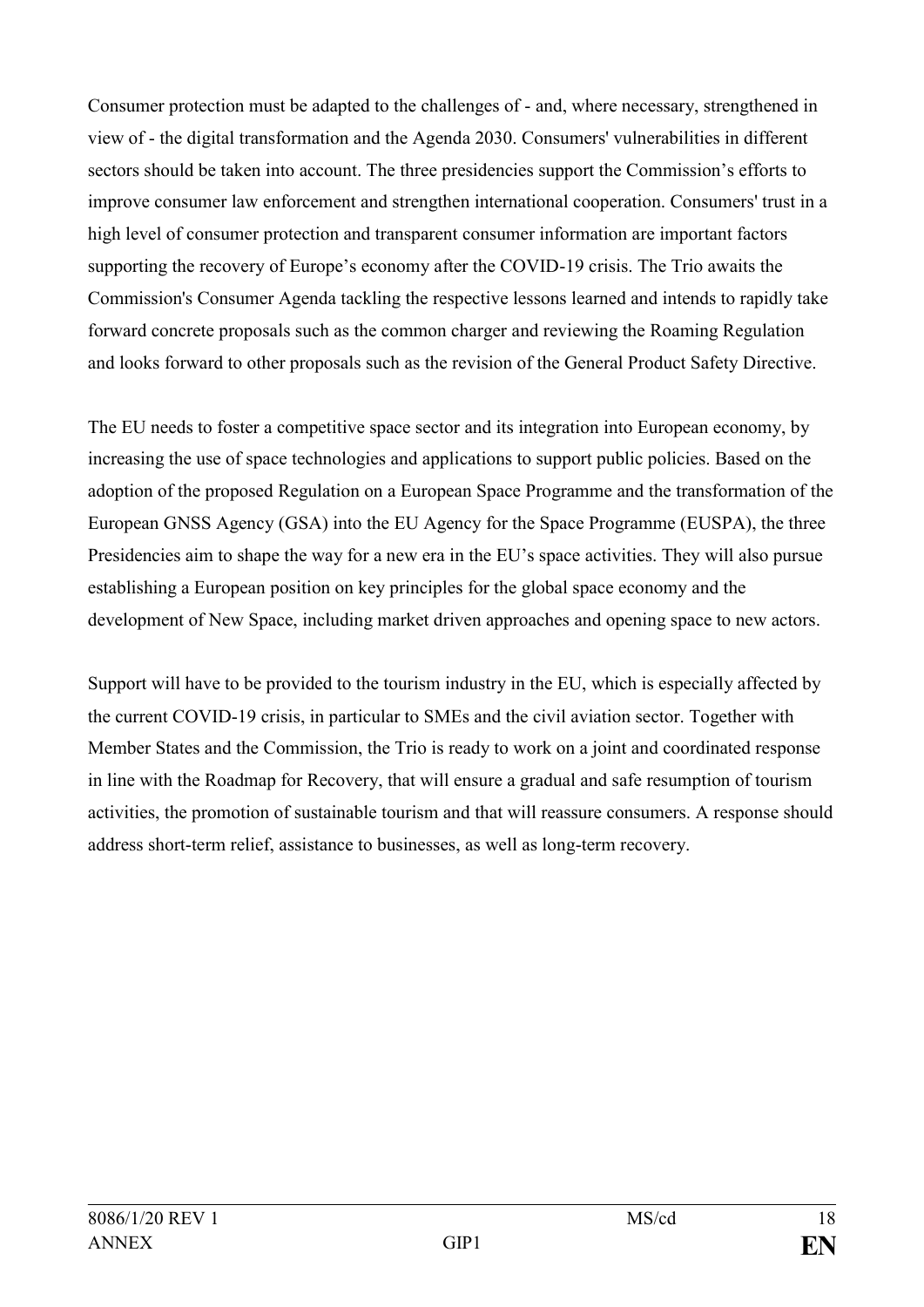## **IV. BUILDING A CLIMATE-NEUTRAL, GREEN, FAIR AND SOCIAL EUROPE**

## a. Building a climate-neutral and green Europe

The three Presidencies are fully committed to the objective of achieving a climate-neutral EU by 2050, in line with the objectives of the Paris Agreement, while ensuring that the transition is costeffective, just, socially balanced, fair and achieved in a way that preserves the EU's competitiveness. In this respect, the Trio welcomes the Commission's communication on the European Green Deal and the Sustainable Europe Investment Plan, which the three Presidencies would aim to tackle as a matter of priority, including the European Climate Law, the climate adaptation strategy and followed by other legislative proposals in 2020-2021. The Trio is committed to take all these initiatives forward and to enhance climate action both domestically and through external action, in particular by agreeing to submit an Nationally Determined Contribution (NDC) update to the United Nations Framework Convention on Climate Change (UNFCCC) in 2020, in line with our obligations under the Paris agreement and after a thorough impact assessment.

In terms of resource efficiency, the circular economy and waste management, the three Presidencies welcome the New Circular Economy Action Plan and are prepared to take forward any initiatives stemming from that. Consumers have an important role in driving the green transition and in this respect the Trio eagerly awaits the Commission proposal on empowering consumers.

The protection and sustainable use of biodiversity and natural resources forms yet another key element in the green transition. The EU and its Member States will lead and step up efforts against biodiversity loss, also with regard to the link between biodiversity and human health. The Trio supports the EU's commitment to lead by example and strongly contribute to the adoption of an ambitious post-2020 global biodiversity framework and its implementation. The three Presidencies will promote sustainable and circular agriculture and fisheries, food systems, sustainable forest management in line with a strengthened EU Forest Strategy post 2020 covering the whole forest cycle and promoting the many services that forests provide as well as a sustainable bioeconomy, including with a focus on guaranteeing food supply and the integrity of food supply chains in times of crisis, animal welfare and further hope to bring the 8th Environmental Action Programme to fruition. Special attention will also be given to sustainable water management, as well as a comprehensive Oceans Agenda, including blue growth.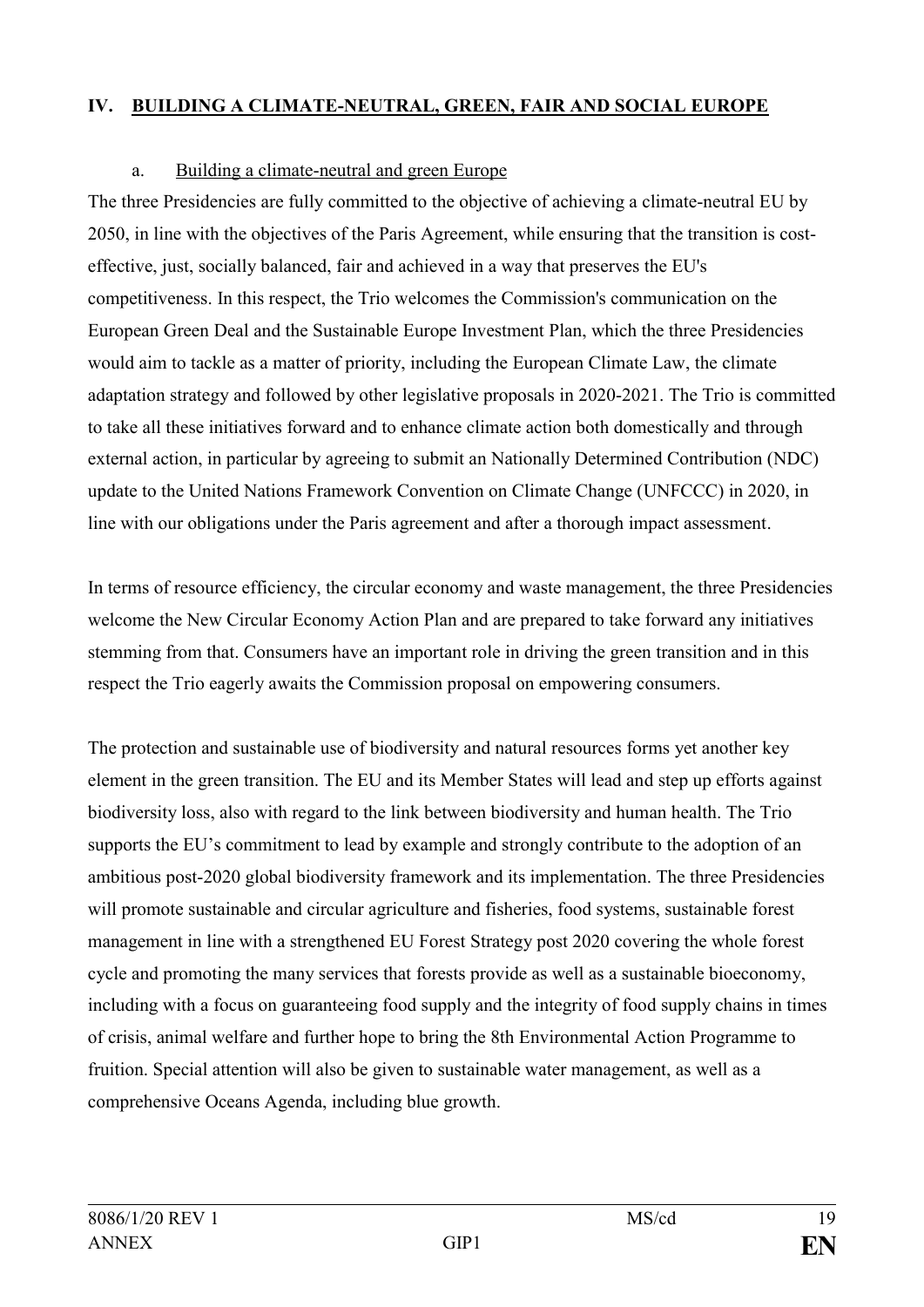Agriculture resilience and vitality of rural areas throughout EU territory are key to ensure territorial cohesion, as well as, citizens' access to safe and affordable food. The three Presidencies will do their utmost for the timely adoption of the legislative proposals of the Common Agricultural Policy (CAP) in order to start the implementation of the new policy cycle without delay.

In the context of the Just Transition Mechanism, the three Presidencies are also committed to the timely adoption of the legislative proposal for a Just Transition Fund.

The Trio stresses that the implementation of the 2030 Agenda for Sustainable Development and its 17 Sustainable Development Goals is essential to achieving a better and more sustainable future for all, leaving no one behind. For this, the 2030 Agenda should be mainstreamed in all of the EU's external and internal policies at the appropriate level of detail.

# b. Building a fair and social Europe

The three Presidencies are convinced of the strengths of the European Social Model, and believe that further progress can still be achieved.

More can be done to ensure the implementation of the European Pillar of Social Rights. Based on the existing division of competences between the EU and its Member States, the Trio is committed to advancing this work. To foster upward convergence in the EU is one of its objectives, as well as to support social cohesion. Means to reach this objective are notably an EU framework for national minimum wages, instruments to protect jobs and incomes in times of economic shocks, access to social protection for all workers and the self-employed, in particular the most vulnerable groups, and better social inclusion. The Trio will strengthen the efforts to fighting poverty as well as by encouraging the debate about future initiatives regarding minimum income protection. A response to alleviate the social consequences of the pandemic is needed. This will call for support to Member States' economies and to the measures undertaken. The announced proposals related to a minimum wage and unemployment reinsurance scheme, which the Council intends to examine, the initiative to fight youth unemployment as well as guarantees for children, are important steps for the further implementation of the European Pillar of Social Rights.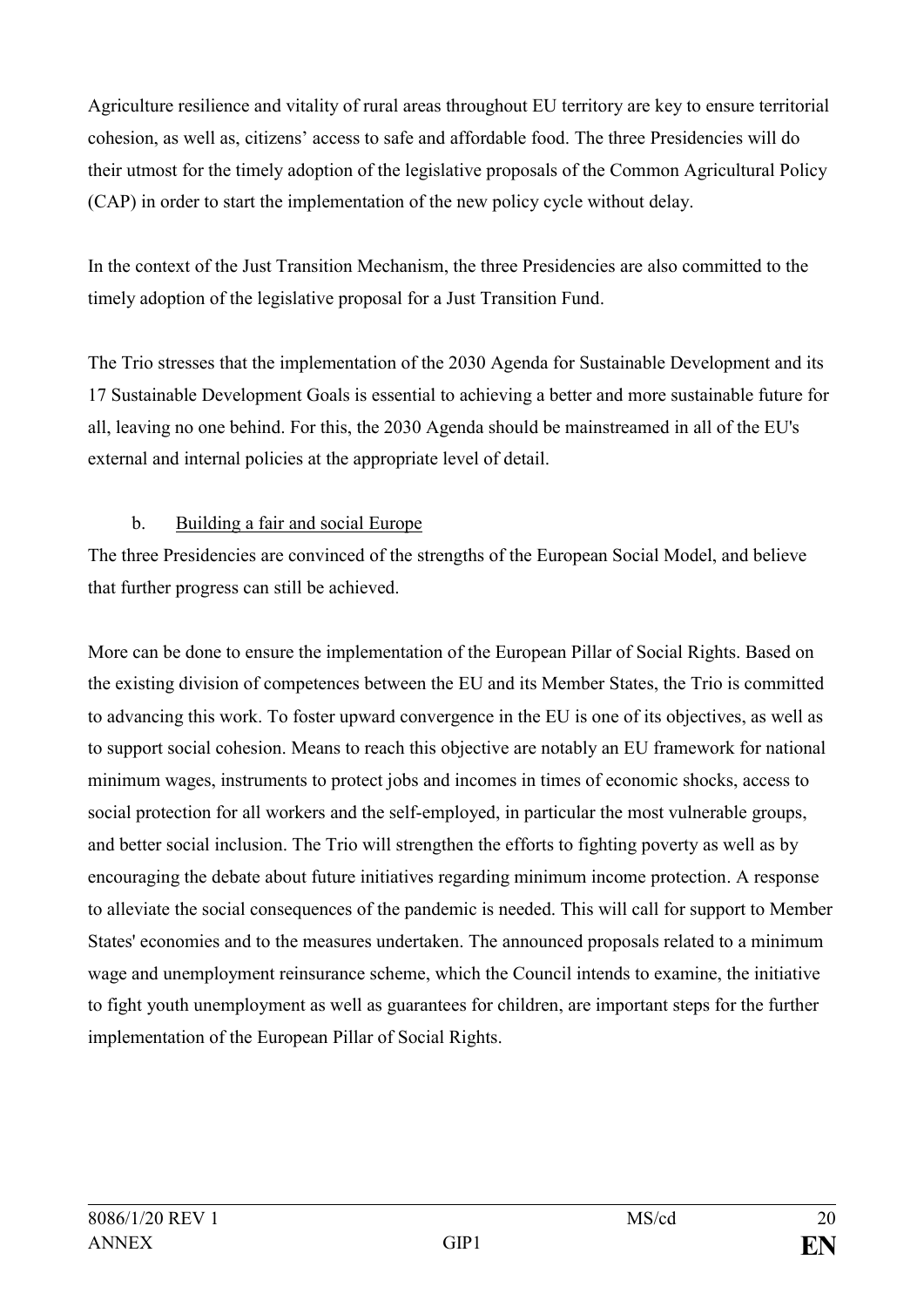The work in the areas of employment and social affairs will focus on the consequences of the COVID-19 crisis. The work will include the areas of occupational safety and health and the protection of workers in precarious employment, particularly those in non-standard forms of employment and on the use of flexible forms of work such as teleworking, including through digital tools.

The three Presidencies will drive forward efforts to achieve an EU-wide coherent implementation of the UN Guiding Principles on Business and Human Rights, the OECD Guidelines for Multinational Enterprises and the International Labour Organisation's (ILO) Tripartite Declaration of Principles on Multinational Enterprises and Social Policy. They call for the development of a new communication on "Corporate Social Responsibility (CSR)" including an EU action plan on responsible business conduct and taking into account experience and lessons from the COVID-19 crisis.

Work and working conditions are undergoing rapid change, notably due to digitalisation and population ageing. In order to actively shape the future of work, the Trio is looking forward to the announced ways to improve the occupational safety and health of all workers, the working conditions of platform workers, teleworkers and of workers in other non-standard forms of work. Demographic challenges should be tackled further. The labour market participation of all groups and intergenerational cooperation and dialogue should be strengthened. Artificial intelligence will be of central importance to developments in work and society. Labour policy is particularly concerned in the areas of skills, safety and security and social dialogue. Access to vocational training and education and life-long-learning is essential for allowing workers to acquire the skills that are required on the labour market and to adapt to changes even where these are acute and unexpected.

Inclusive access to education, also by digital means, should be ensured, through the Updated Skills Agenda for Europe and the Action Plan on Integration and Inclusion. Investment in skills, including in re-skilling and up-skilling opportunities as well as in digital skills will be essential to address a widening skills gap and the changing work patterns.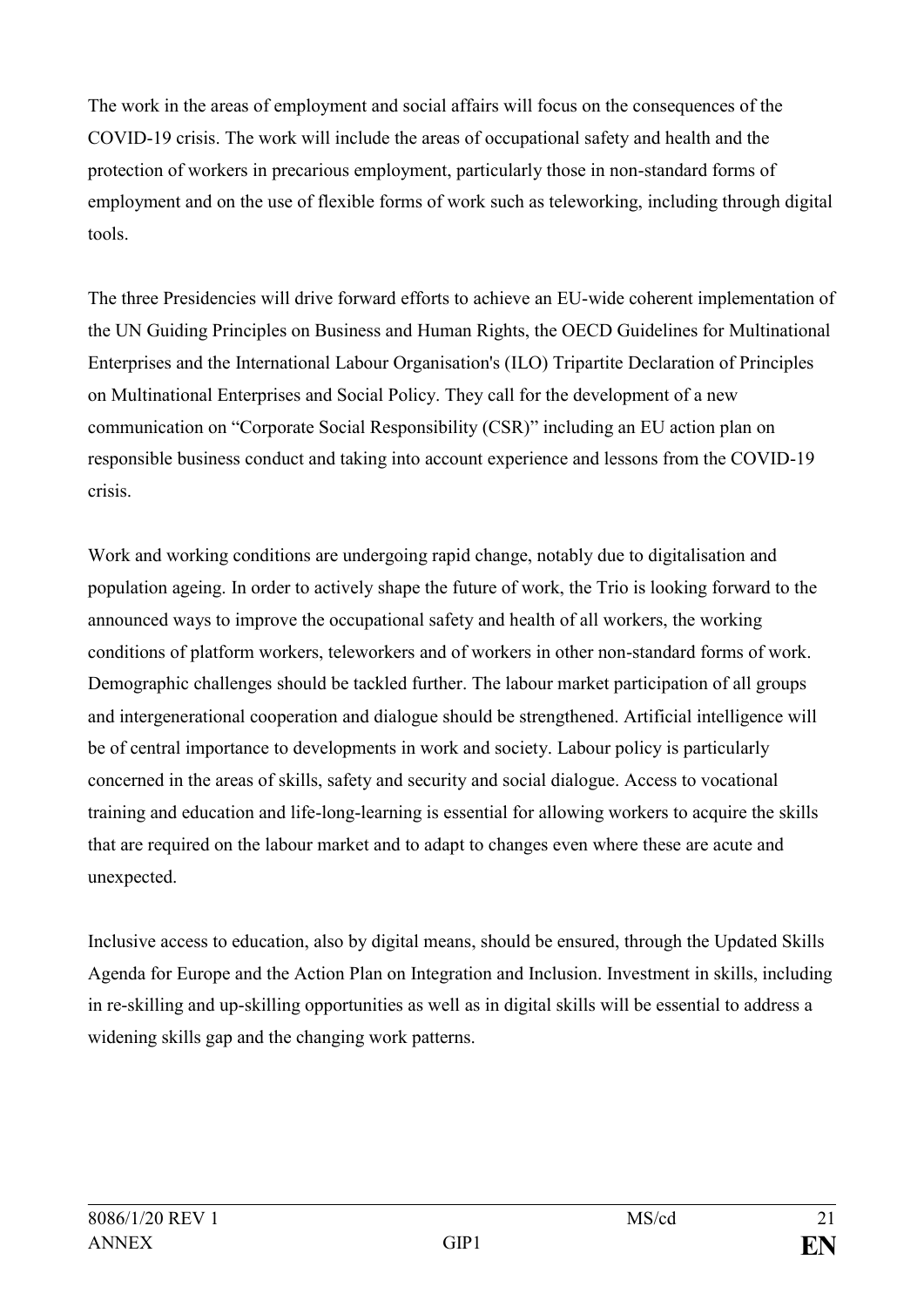Promoting culture and media will contribute, inter alia, for inclusive and cohesive societies, also by supporting the cultural and creative sectors through the Creative Europe Programme. The Trio also looks forward to Commission initiatives related to a Child and Youth Guarantees.

A Union policy for a citizen-friendly EU will further contribute to the development, and growth and appropriate living environments by taking into account the special needs of rural and coastal areas as well as fostering an integrated and sustainable development of cities and regions. The Union supports good quality healthcare for all by, inter alia, securing the supply chain for medicinal products as an important element of access to medicines. In this context, the Trio will also closely cooperate with the Commission in the elaboration and follow up of the "Europe's Beating Cancer Plan". The Trio also intends to contribute to improving healthcare literacy.

The COVID-19 pandemic has demonstrated that certain health related processes, at the EU level – both in the field of joint procurement at EU level and in the development and manufacturing of vaccines and anti-microbial and anti-viral drugs – can be improved upon. Legislation in the field of medicinal products and medical devices should be upgraded to allow for a rapid adjustment to market crisis and a principle of self-sufficiency, inter alia in terms of availability of medicines, vaccines and medical equipment. In this context, while respecting national competences, the Trio takes good note of the Commission's intention to help to ensure that Europe has the supply of affordable medicines to meet its needs. The three Presidencies will also focus on the legislation in the area of "repurposing" while allowing for a common approach in the procurement of data in clinical trials in fast and efficient way. Reflection on the creation of "joint treatment facilities" between interested countries will be encouraged. Pandemic preparedness in the EU needs to be strengthened, inter alia, by promoting the digital exchange of health data in full respect of privacy rights as well as by reinforcing existing cross-European structures such as the European Centre for Disease Prevention and Control (ECDC).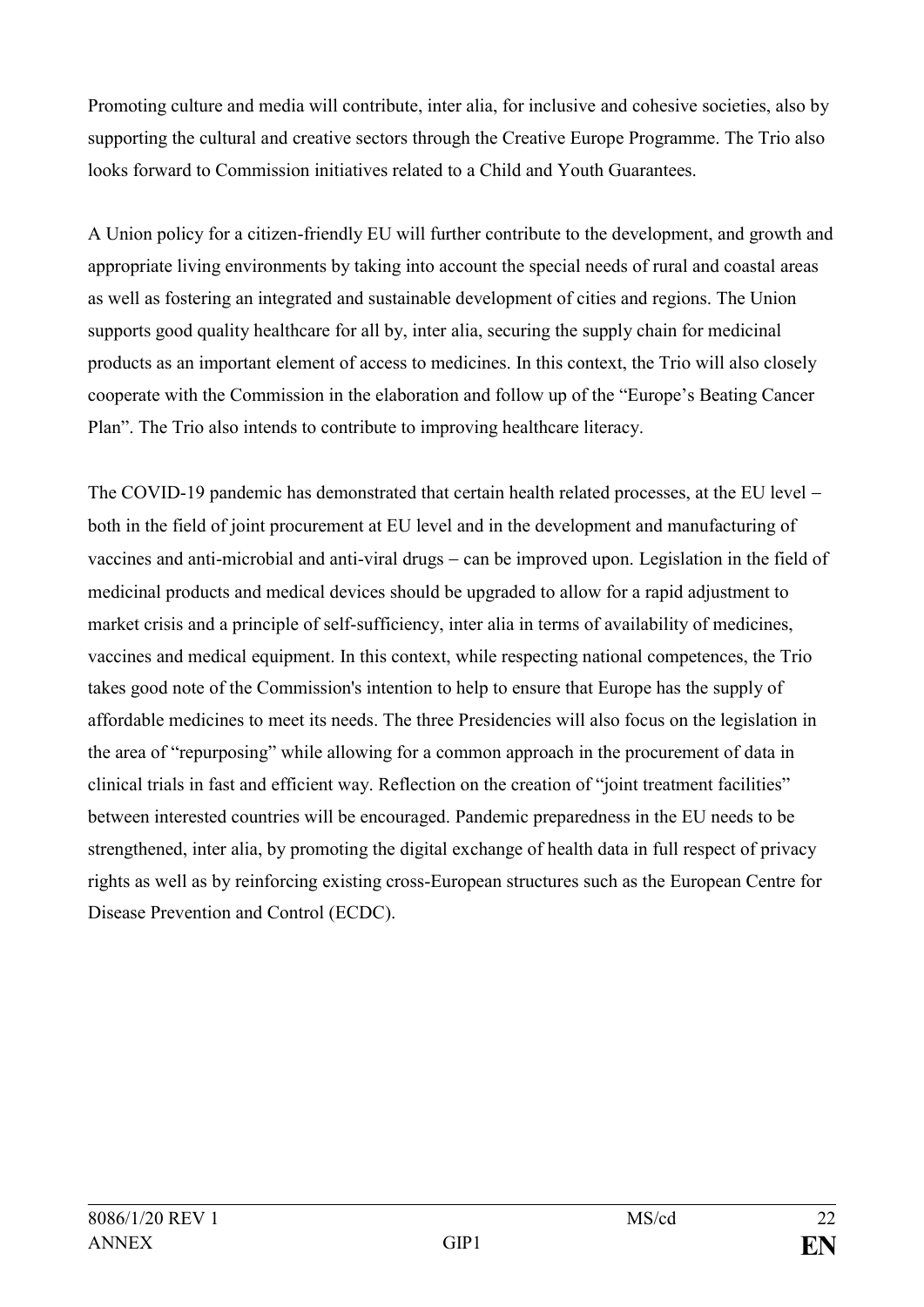# **V. PROMOTING EUROPE'S INTERESTS AND VALUES IN THE WORLD**

The three Presidencies together with the High Representative of the Union for Foreign and Security Policy will contribute to the effective preparation of Summits and EU Leaders' meetings organised by the President of the European Council with Heads of State and Government from third countries and regions, both in EU-institutional and in multilateral format. The Trio in cooperation with the High Representative will also ensure follow-up to the discussions in the European Council on foreign affairs and international relations.

The three Presidencies will cooperate closely with and collectively support the High Representative of the Union for Foreign and Security Policy in fulfilling his tasks and will seek the active engagement and dedicated support of all Member States to the Union's foreign policy.

The Trio by supporting the High Representative, will take as many tangible steps as possible to increase the EU's capacity to act decisively and in unity to effectively promote Europe's interests and values and to defend and further shape a rules-based international order, in line with international law and human rights in today's contested world, strengthening multilateralism and the UN system. We will seek to bolster the EU's standing as a global leader, promoting peace, prosperity and human rights for all.

This requires the mobilisation and strategic use of the entire range of the EU's external action, from diplomacy to development, trade, international cultural relations, or energy policy, including security and defence instruments, and active information and communication. The Trio is committed to playing its part in this joint endeavour together with the High Representative, all EU institutions and Member States to assert a strong EU in a multilateral world with close region-toregion ties. This includes the EU's ability to respond to complex emergencies. Therefore, it will be a priority of the Trio to evaluate the crisis response of the EU and the EU Member States to the COVID-19 pandemic, to identify gaps and challenges, best practices, and ways of improving mutual cooperation and coordination. The approval and implementation of the neighbourhood, development and international cooperation instrument will allow the promotion of our interests and values and a better alignment of our cooperation with EU external policy priorities.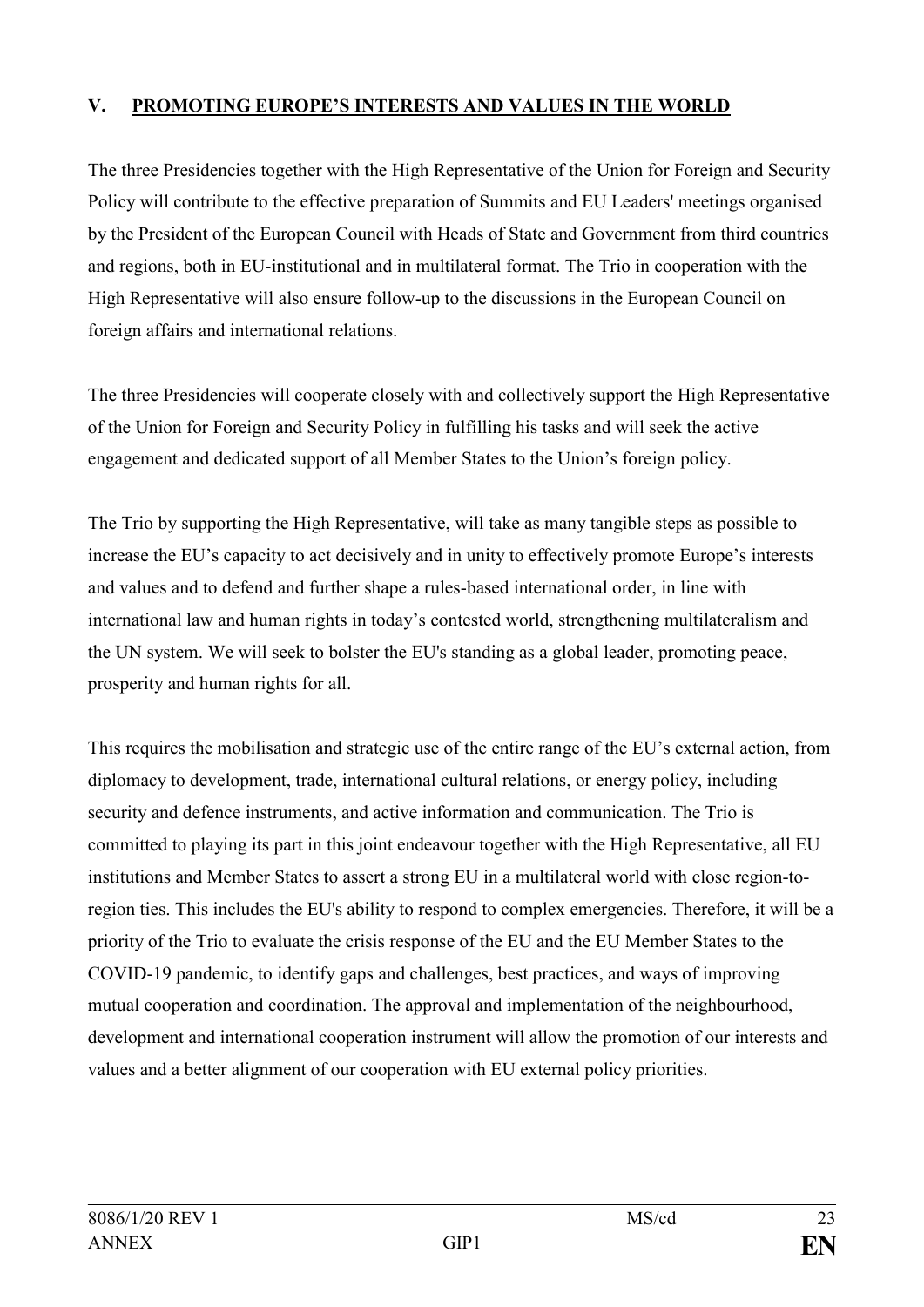The Trio welcomes the decision to open accession negotiations with the Republic of Albania and the Republic of North Macedonia and reaffirms the EU-perspective of the Western Balkans and its objective to proceed with the enlargement process towards the Western Balkans based on the recent Commission communication on the enhanced enlargement methodology, where relevant, and deepen cooperation, including as agreed at the Zagreb Summit.

In this context, the Trio will pay particular attention to tackling the significant socio-economic impact of the COVID-19 crisis in the Western Balkans countries and the recovery of its economies, including creating positive perspective for the young. The Trio will support the connectivity in all its dimensions and thus narrowing the developmental gap between the EU and the region. Promoting democracy, the rule of law, and media freedom represent our joint EU narrative, which should be addressed through effective strategic communication. Emphasis should also be given to addressing outstanding issues, strengthening resilience against hybrid threats and disinformation through closer cooperation in the areas of CSFP, among others, tackling disruptive influences in the region.

The transatlantic partnership and the trade relations of the EU with the US will be one of the major focuses of the Trio, closely cooperating with the Commission and the High Representative of the Union for Foreign and Security Policy, in order to further rely on the mutually beneficial and balanced relationship.

The EEA and EFTA countries are close partners. Ensuring a close coordination with the EEA EFTA states and Switzerland on the consequences of the COVID-19 pandemic is highly important since the EFTA states have a high level of economic integration with the EU through the EEA internal market and the close network of contracts with Switzerland.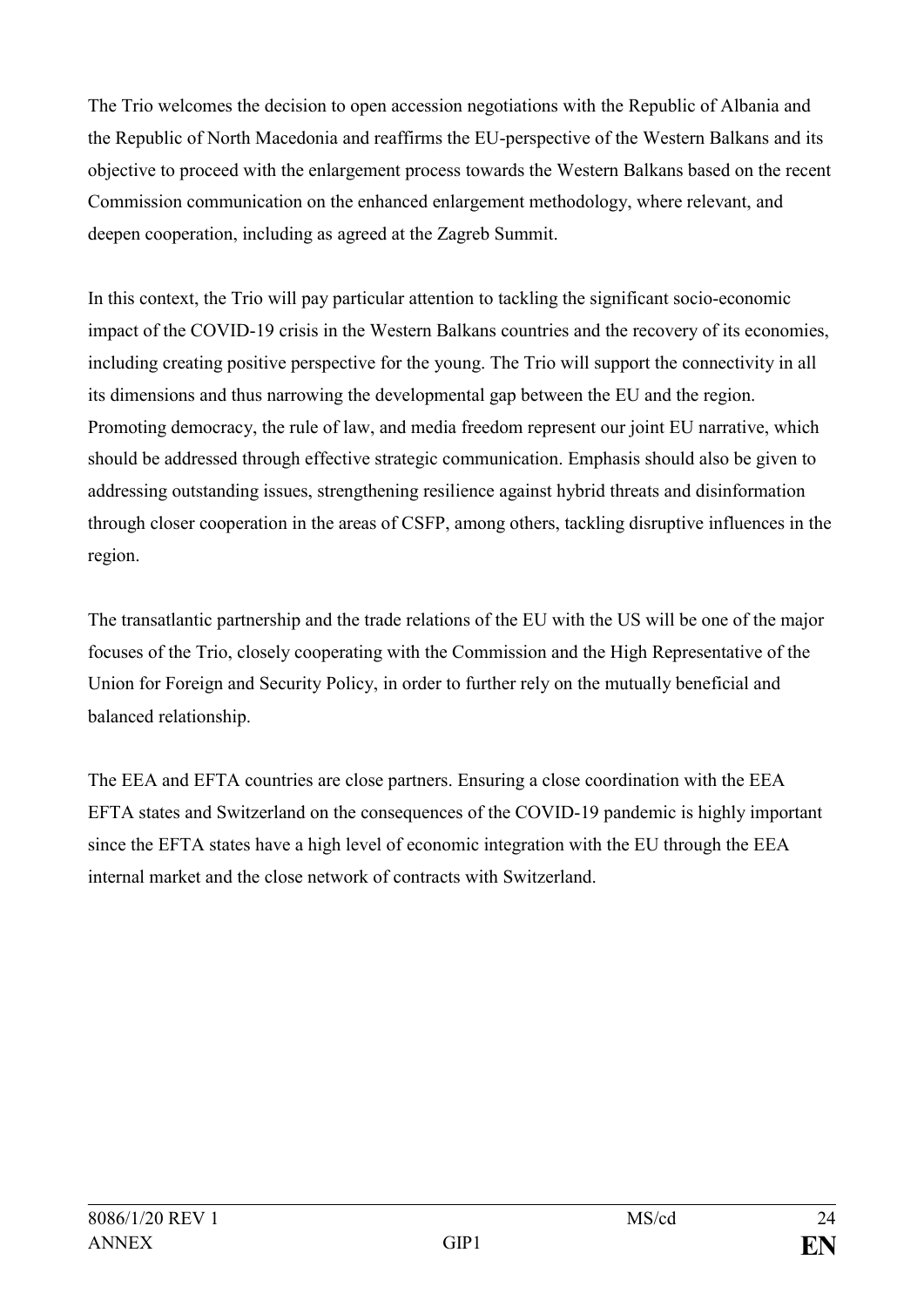Together with the High Representative and the Commission, the Trio will pursue an ambitious neighbourhood policy towards the East and the South. It especially seeks to help its immediate geographic partners successfully emerge from the COVID-19 crisis and to strengthen their overall resilience. Moreover, the Trio will put a strong emphasis on supporting the High Representative in contributing to addressing major conflicts in the Union's neighbourhood and beyond, such as in Libya, the Sahel region, Syria, and Eastern Ukraine.

The Trio, in cooperation with the High Representative, will also contribute to the preparation and subsequent implementation of the commitments to be undertaken at the upcoming Eastern Partnership Summit. Work will also continue on the implementation of the June 2019 Foreign Affairs Council Conclusions on EU's engagement to the Black Sea regional cooperation and the EU's Black Sea Synergy initiative.

The Trio supports the High Representative in the stocktaking process regarding the five guiding principles on EU-Russia relations in order to actively shape EU policy.

The EU will intensify its cooperation with the OSCE, which can make a significant difference to security and stability in Europe due to its unique geographical range, autonomous institutions, network of field operations and overall diplomatic potential.

In the light of the increasing geopolitical significance of the region as a bridge between Europe and Asia, the EU will take forward the key priorities outlined in the new EU Strategy on Central Asia adopted in June 2019. The EU will strive to improve the connectivity between Europe and Asia, as set out in the Connecting Europe and Asia strategy.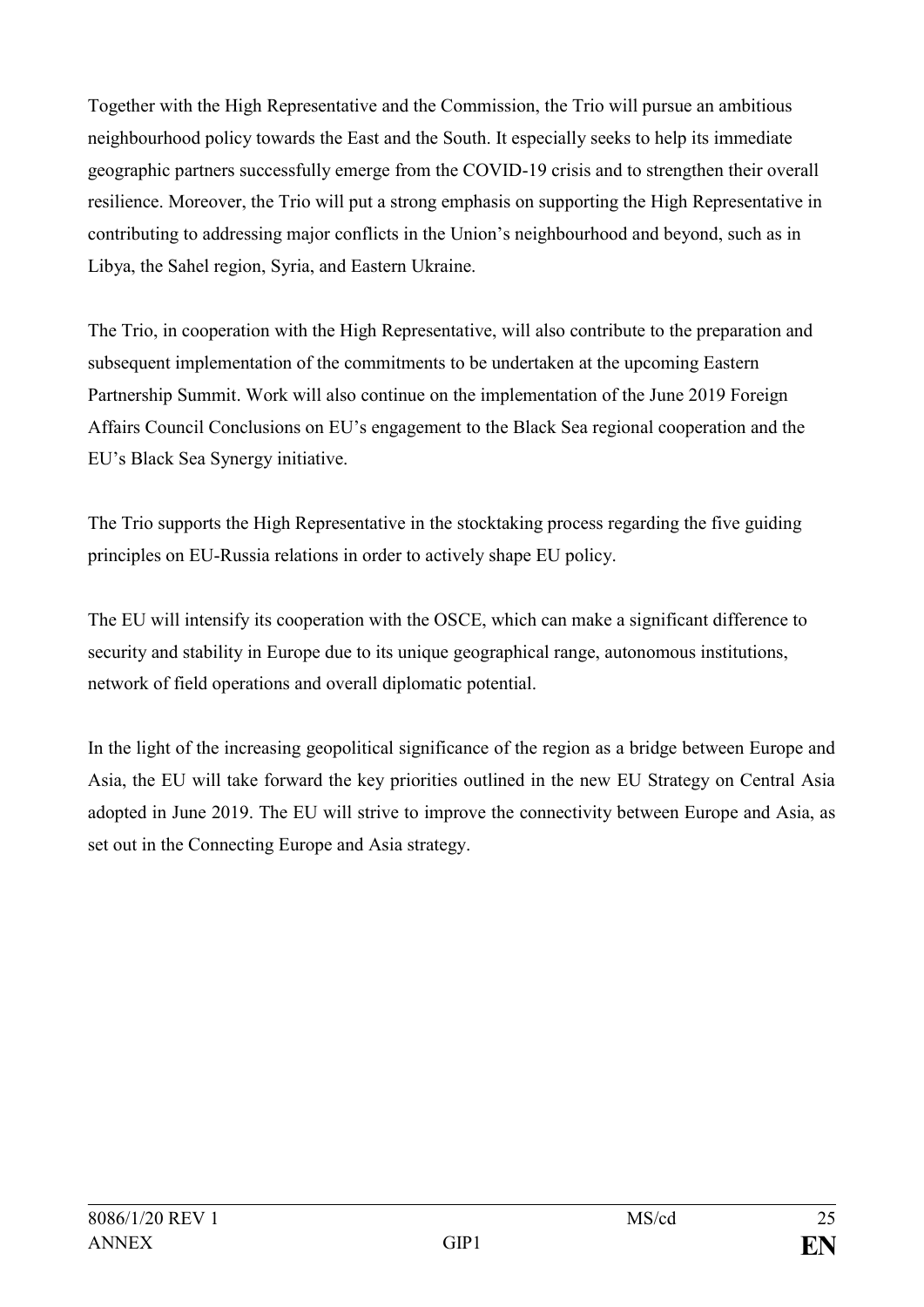Supporting the efforts of the High Representative, under the three Presidencies, the EU will strive to intensify its cooperation with the Association of Southeast Asian Nations (ASEAN), with the aim to reach a "Strategic Partnership". In this context the President of the European Council is exploring the possibility of an EU-ASEAN Leaders' meeting. The EU will continue fostering dialogue and cooperation with Asia through the Asia-Europe Meeting (ASEM), which is planning to hold its 13th Summit on 16-17 November 2020, in Phnom Penh (Cambodia), and envisages an EU-China Leaders' Meeting. In addition, annual EU summits with China, India, Japan and the Republic of Korea will be prepared. The Trio will step up its efforts in implementing and advancing the EU Asia Connectivity Strategy pursuing a value-based approach that puts a clear focus on compliance with international standards, sustainability and transparency. An EU-India Leaders' Meeting is scheduled to take place in Porto in May 2021 at the invitation of the President of the European Council and hosted by the Portuguese Presidency.

The EU-African Union (AU) Summit, to be held in October 2020, and the EU-AU Ministerial meetings foreseen will be important opportunities for the development of relations and cooperation with Africa. The three Presidencies will also pursue the adoption of Council decisions on the signing and conclusion of the post-Cotonou agreement.

Under the three Presidencies, the European Union should continue in doing its utmost to ensure solidarity with Africa in the fight against COVID-19. In close cooperation with the High Representative, the three Presidencies will ensure that, in its relations with Africa, the EU will work towards realisation of the joint priorities agreed upon at the EU-African Union Summit, including sustained peace and security on the African continent as well as sustainable and inclusive growth, investment, job creation and human development, while at the same time seeking joint and positive solutions to the climate, migration and mobility issues. The EU will also support the economic integration project of the African Continental Free Trade Area and intensify intercontinental efforts to fulfil the commitments to the Paris Agreement on Climate Change.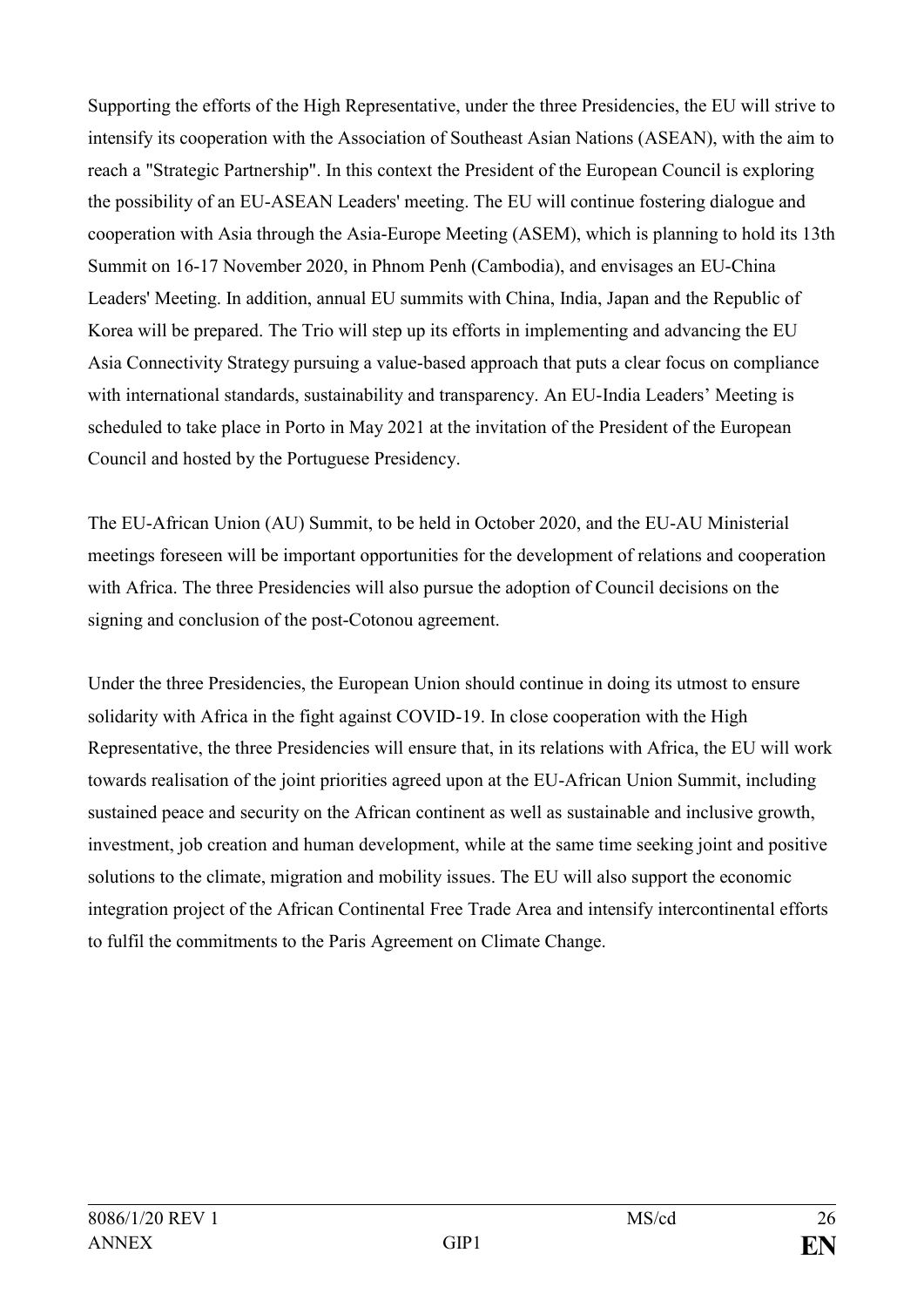Together with the High Representative, the Trio remains committed to strengthening the EU's political partnership with Latin America and the Caribbean. The EU must remain engaged with countries in the region and continue to pursue results through different paths, including by updating the agreements in force - as is the case with Mexico and Chile, and moving forward with Mercosur. The challenges we face call for the EU to play its global role in full. The various crises in the region, in particular in Venezuela, will require intense political engagement.

The Trio remains committed to open, ambitious and fair, sustainable, rules-based trade. Trade policy is a critical part of a holistic economic policy response to the crisis. Reform of the WTO to strengthen the multilateral rules-based order and reform of the international investment dispute settlement regime are key elements in this regard. At the same time, the Trio will continue working on ambitious bilateral free trade and investment protection agreements, while ensuring a level playing field and improved access to public procurement markets. Negotiations of a Free Trade Agreement (FTA) with Indonesia will likely be concluded in 2021. FTAs with Australia and New Zealand are under negotiation and might be concluded in the course of 2021. The three Presidencies will also work towards the conclusion of a Partnership and Co-operation Agreement with Thailand in 2021. The Trio will strive for the signature of the EU-Mercosur Association Agreement and the modernised EU-Mexico Global Agreement, and the Modernisation of the Association Agreement with Chile. Best efforts will be done to ensure the signing of Geographical Indications Protection Agreement and the conclusion of the negotiations of an ambitious and balanced Comprehensive Agreement on Investment with China. The Trio will work towards a possible re-launch of negotiations on an ambitious EU-India trade and investment protection agreement.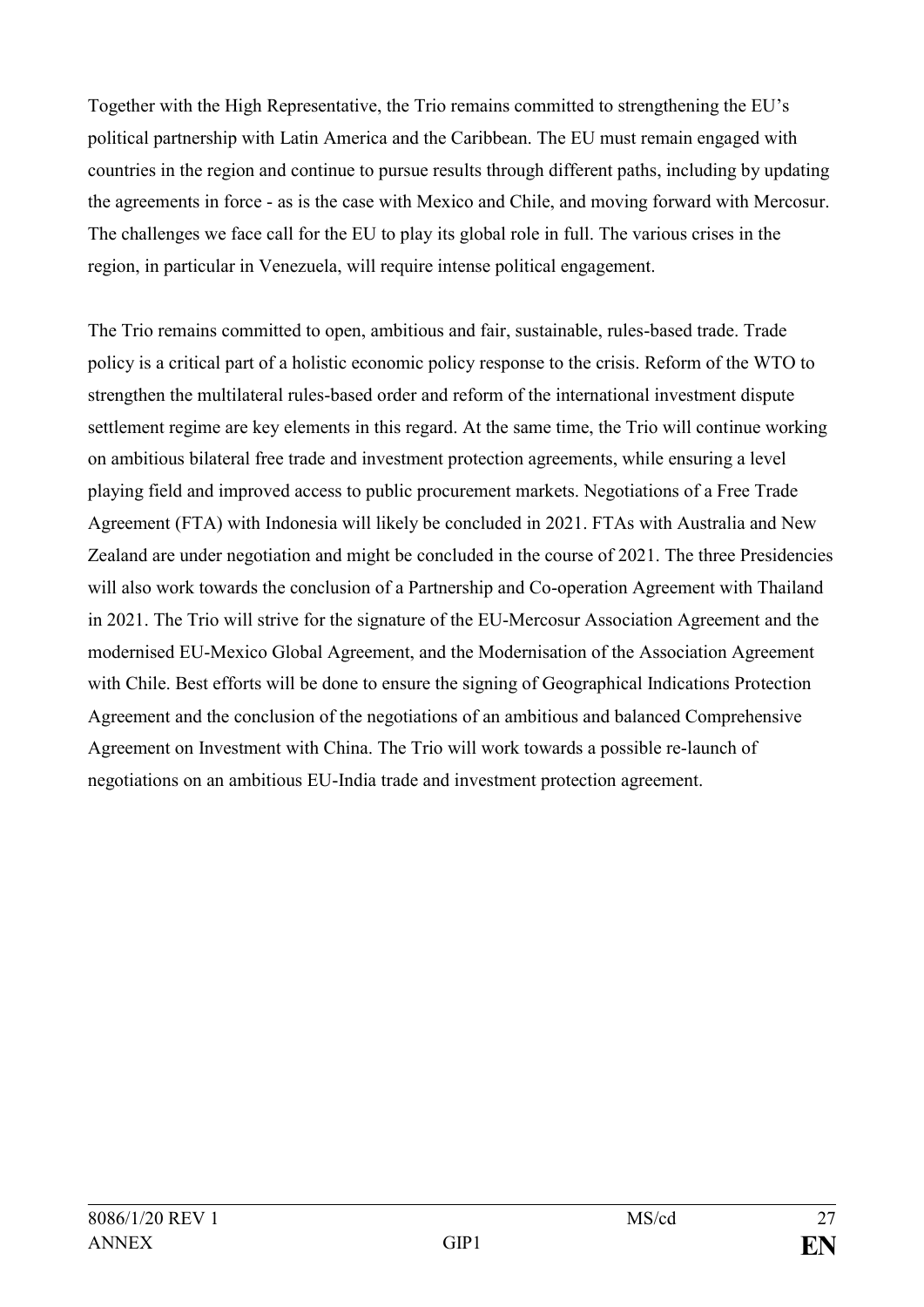The EU shall look to work better together in the field of development cooperation and to further strengthen its international partnerships in this area in an inclusive way. The three Presidencies underline that the 2030 Agenda for Sustainable Development and its SDGs provide a transformative political framework to eradicate poverty and achieve sustainable development globally, and will ensure that the EU and its Member States continue to lead ambition and action. The Trio, in cooperation with the High Representative, also remains committed to addressing the broader impacts of domestic actions at international and global level and recalls the EU's commitment to ending hunger and malnutrition. In this regard the three Presidencies welcome the UN World Food Systems Summit scheduled for 2021 and highlight the need to adopt coherent EU policies. Moreover, addressing a full range of water challenges with the aim of developing a comprehensive approach to water that takes into account the humanitarian-development-peace nexus as well as environmental, global health and nutrition aspects will be on the agenda.

The three Presidencies will also work towards strengthening the European financial architecture for development, as a follow-up to the Council conclusions of 5 December 2019 and the short-term and long-term measures identified by the Wise Persons Group report of 2020. The Trio will also steer the work for the Council's approval of the third Gender Action Plan and its implementation.

Supporting the efforts of the High Representative to promote and further strengthen an effective rules-based international order, the Trio is fully committed to increase the prominence of effective, treaty-based international arms control, disarmament and non-proliferation as key pillars of global peace and security.

The COVID-19-pandemic and other crises are having wide-ranging effects on humanitarian needs worldwide. Under the three Presidencies, the EU will strive to provide life-saving humanitarian assistance to those in need. Carrying forward the work of the previous Trio, especially the November 2019 Council Conclusions on International Humanitarian Law, we will advocate for the safeguarding of humanitarian space and the promotion of International Humanitarian Law. We seek to have all Member States and the EU as signatories of the Humanitarian Call for Action.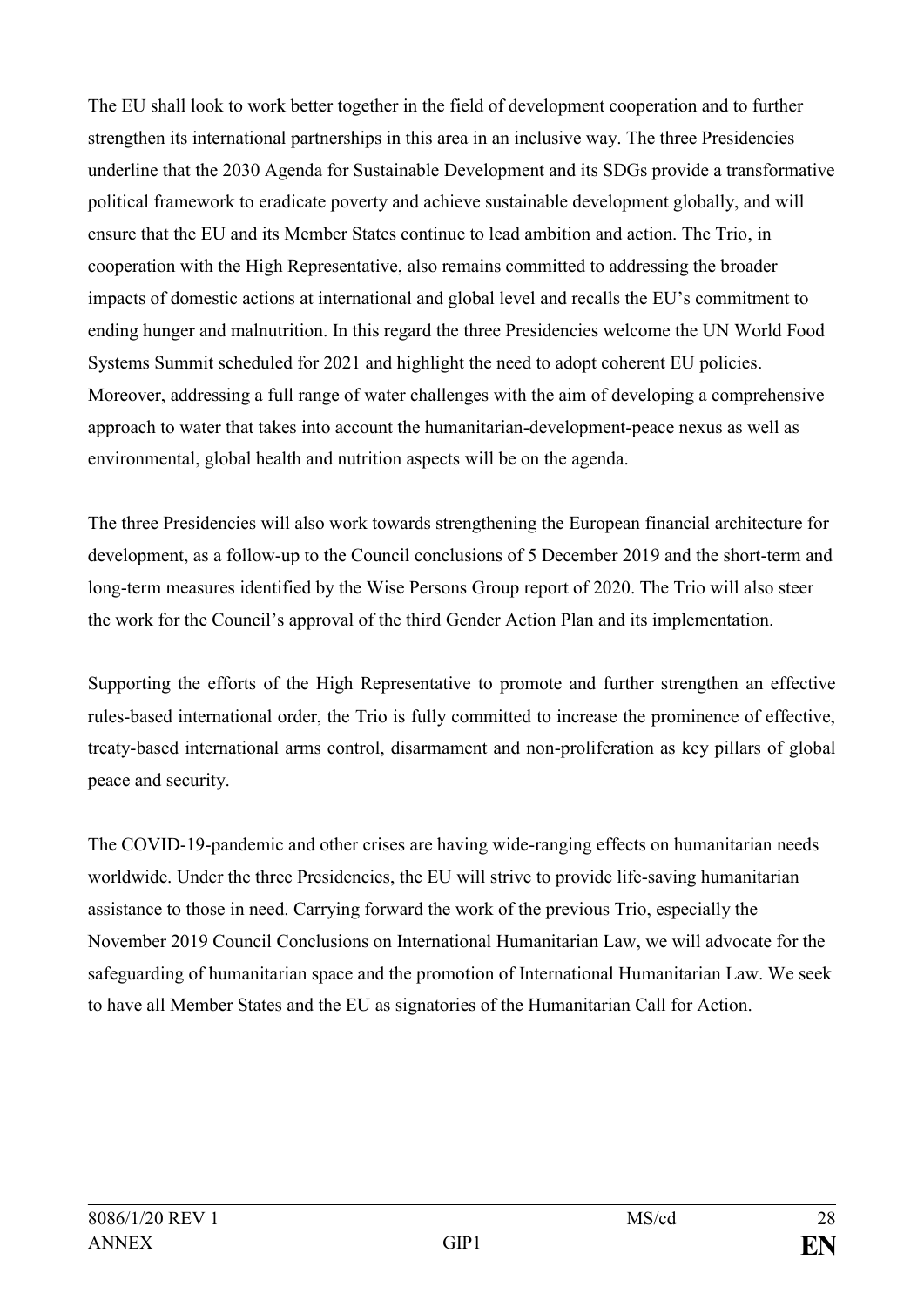The appearance of the COVID-19 virus has shown the relevance of Global Health cooperation and a transparent crisis reaction. Against this backdrop the Trio is committed to work together to give the EU and its Member States a stronger and more strategic voice in international fora dealing with Global Health, such as e.g. the World Health Organisation (WHO). The EU and its Member States shall support partner countries in strengthening their comprehensive health systems and in mitigating the severe socioeconomic consequences of the pandemic. Team Europe is the tangible expression of the European resolve to express our global solidarity. At the global level, working with the research and innovation sector on a vaccine will allow accessibility to partner countries in order to fight the expansion of the pandemic.

Under the three Presidencies, the EU will continue to implement the EU Maritime Security Strategy (EUMSS) and its updated Action Plan to improve the way the Union responds at global scale to maritime security threats and challenges affecting people, activities and infrastructures, in particular through intensified diplomatic cooperation with international partners, notably in the Gulf of Guinea, and coordinated capacity building. The policy response will be examined in the light of the implementation report of the European Union Maritime Security Strategy (EUMSS) Action Plan to be elaborated in 2020.

# **Common Security and Defence Policy (CSDP)**

Supporting the work of the High Representative and working closely together with the Member States, the three Presidencies are strongly committed to enhance all aspects of the CSDP with the overall goal of making the EU a responsible, capable and reliable actor and global partner for peace and security. Therefore, the Trio partners are determined to continue strengthening the EU's ability to act in order to be able to respond adequately and decisively to crises that directly affect our interests and security – where possible with our partners and where necessary independently.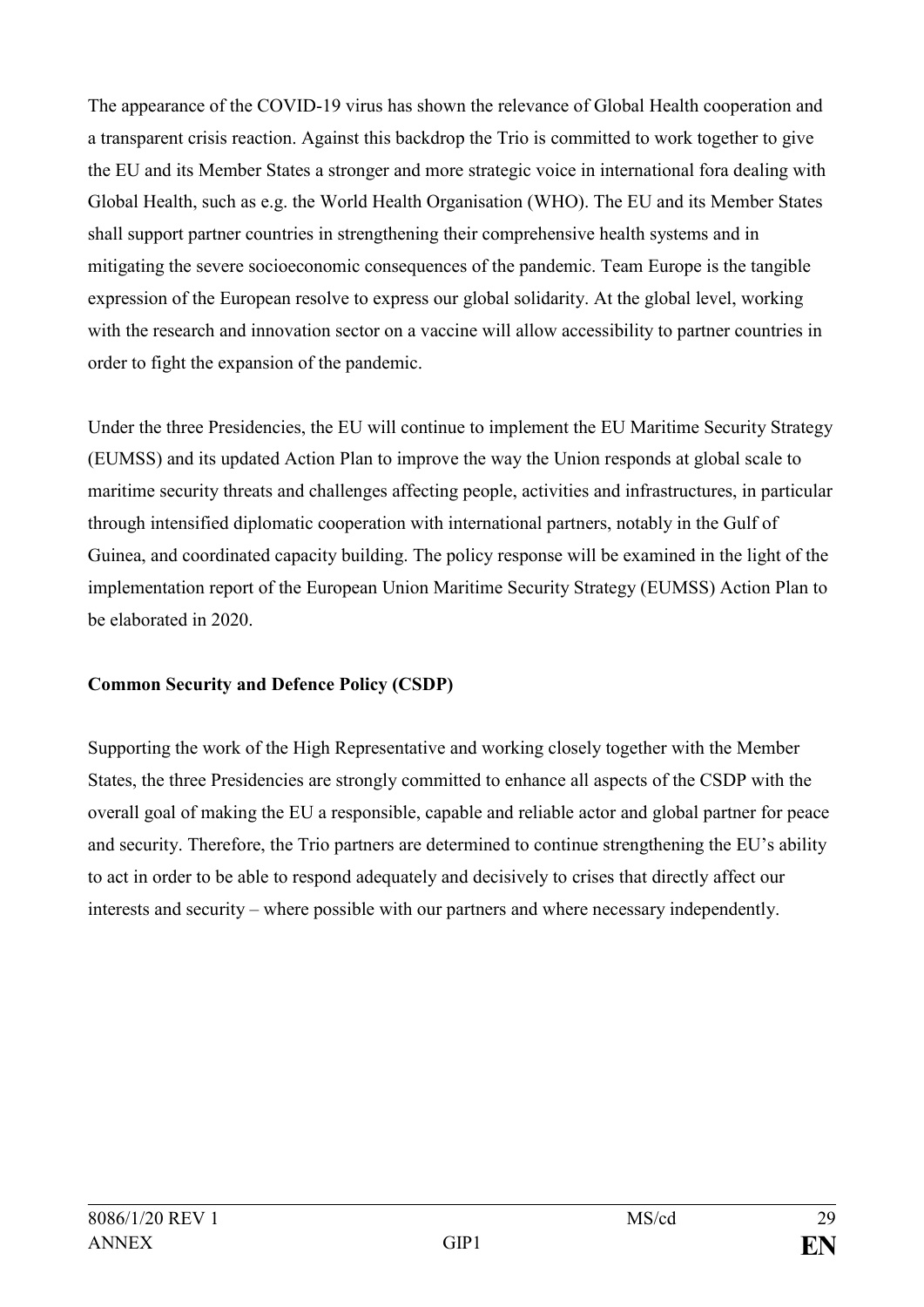Our ability to act depends on a clear and common understanding of what we want to be able to do as Europeans in the area of Security and Defence as laid out in the EU Global Strategy. A politicalstrategic guidance is necessary if we want to live up to the expectations of the Strategic Agenda 2019-2024. Therefore, the Trio will lend its full support to the work lead by the High Representative towards a 'Strategic Compass'. A shared threats analysis will provide the basis for this strategic dialogue to help advance towards a shared political understanding and more goaloriented defence capability-planning and development.

The Trio will continue efforts to increase CSDP-JHA cooperation, support to national processes to increase capabilities for civilian CSDP missions and many more actions ensuring the full implementation of the civilian CSDP Compact by early summer 2023. Several workshops and two high level Annual Review Conferences will take place, and a Centre of Excellence on Civilian Crisis Management will be established.

Progress on the further development of and coherence among the EU defence initiatives will continue, including with the implementation of the ground-breaking steps of the last two years in all key areas (Permanent Structured Cooperation - PESCO, Coordinated Annual Review on Defence - CARD, and the European Defence Fund - EDF). This should include a stronger, inclusive and sustainable European Defence Technological and Industrial Base that takes into consideration the role of SME.

Coherence among EU defence related initiatives aiming at fulfilling the EU Level of Ambition in security and defence will continue to be promoted in an output-driven approach with a view to strengthen defence cooperation, thus endowing the Union with the right set of capabilities and enhancing its role as a security provider. Further enhanced strategic political coordination and monitoring of the implementation will be paramount to ensure a coherent approach in European Defence capability development.